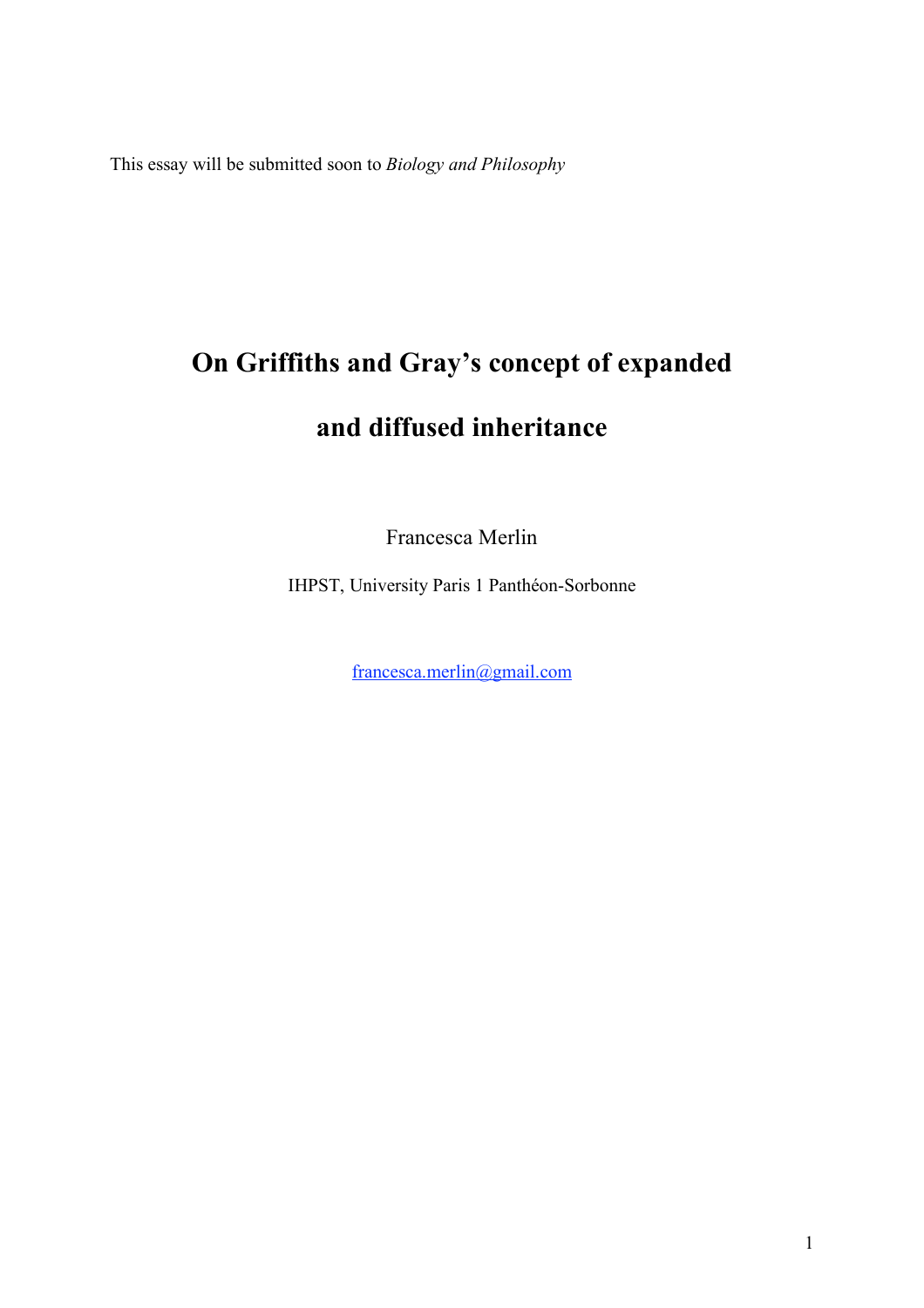### **Abstract**

Developmental System Theory is a theoretical reinterpretation of biological phenomena challenging the conventional gene-centered account of development and evolution. In this paper, I focus on Griffiths and Gray's version of Developmental Systems Theory and I particularly analyze their reconceptualization of inheritance. First, I present their concept of expanded and diffused inheritance; then, I examine and criticize their refusal of the multiple inheritance system model; finally, I present and contrast Griffiths and Gray's extension of what they call the "causal parity thesis" from development to evolution. I argue that their proposal is an interesting and programmatic philosophical perspective on biological phenomena but, because of their commitment to holism, fails to provide both more heuristic tools for empirical investigation in biology and a more realistic representation of the biological world.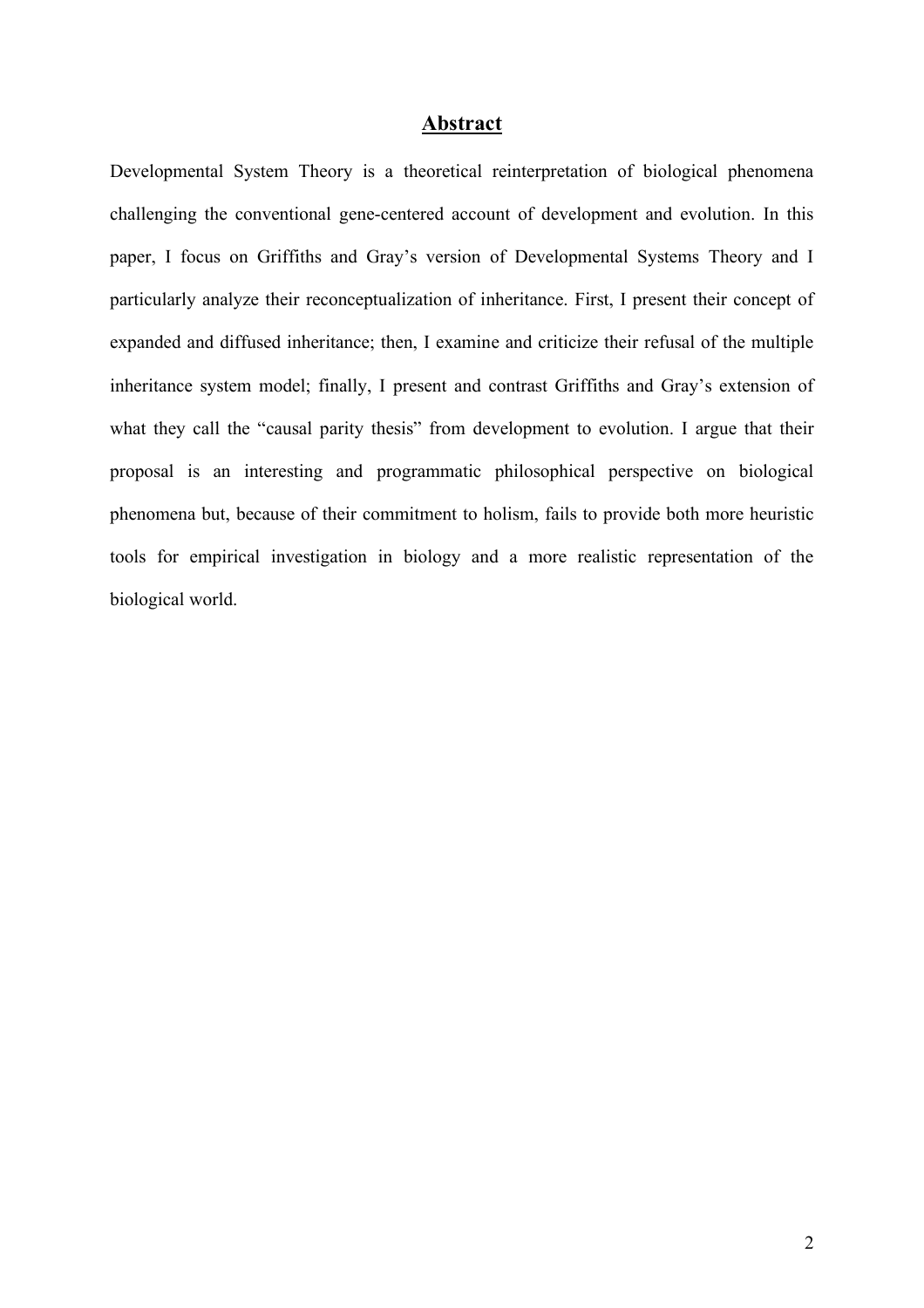### **Introduction**

Developmental System Theory (DST) is a label used by Griffiths and Gray (1994) to designate a reinterpretation of biological phenomena rejecting all dichotomous accounts of development and evolution<sup>1</sup>. More precisely, proponents of Developmental Systems Theory challenge the conventional gene-centric version of the Synthetic theory of evolution, according to which only genes, among determinants of phenotype, play a privileged causal role in evolution and carry the program for development, because it is "centered on a dichotomy between genes on the one hand and every other causal factor on the other" (Griffiths and Gray 2001: 197).

Griffiths and Gray' see their contribution to such a "theoretical reworking of biological concepts" (Oyama, Griffiths, Gray 2001: 1) as an improvement of Oyama's general reinterpretation of development and evolution (Oyama 1985): their aim is to "confront one major weakness of previous presentations of the developmental systems idea – the lack of any way of delimiting and individuating developmental systems" (Griffiths and Gray 1994: 278). In line with the developmental systems tradition, Griffiths and Gray propose to discard the conventional account of development and evolution because it tends to distinguish resources into two fundamentally different kinds (e.g. genes-environment, nature-nurture, biology-

<sup>&</sup>lt;sup>1</sup> Griffiths and Gray (1994: 278) claim that "Many authors have contributed to the developmental systems, or constructionist, tradition in the study of development. We have drawn on this tradition, and particularly on the work of Susan Oyama, to produce a general account of development and evolution". Oyama, Griffiths and Gray (2001: 2) also stress that "Developmental systems theory is not attributable to one person or group. It draws on insights from researchers in a wide range of area who have been dissatisfied with crude dichotomous accounts of development and have attempted to formulate an alternative". For more details about researchers belonging to DST or influencing it, see Oyama, Griffiths and Gray (2001: 9) and Griffiths and Gray (1994: 278, note 1).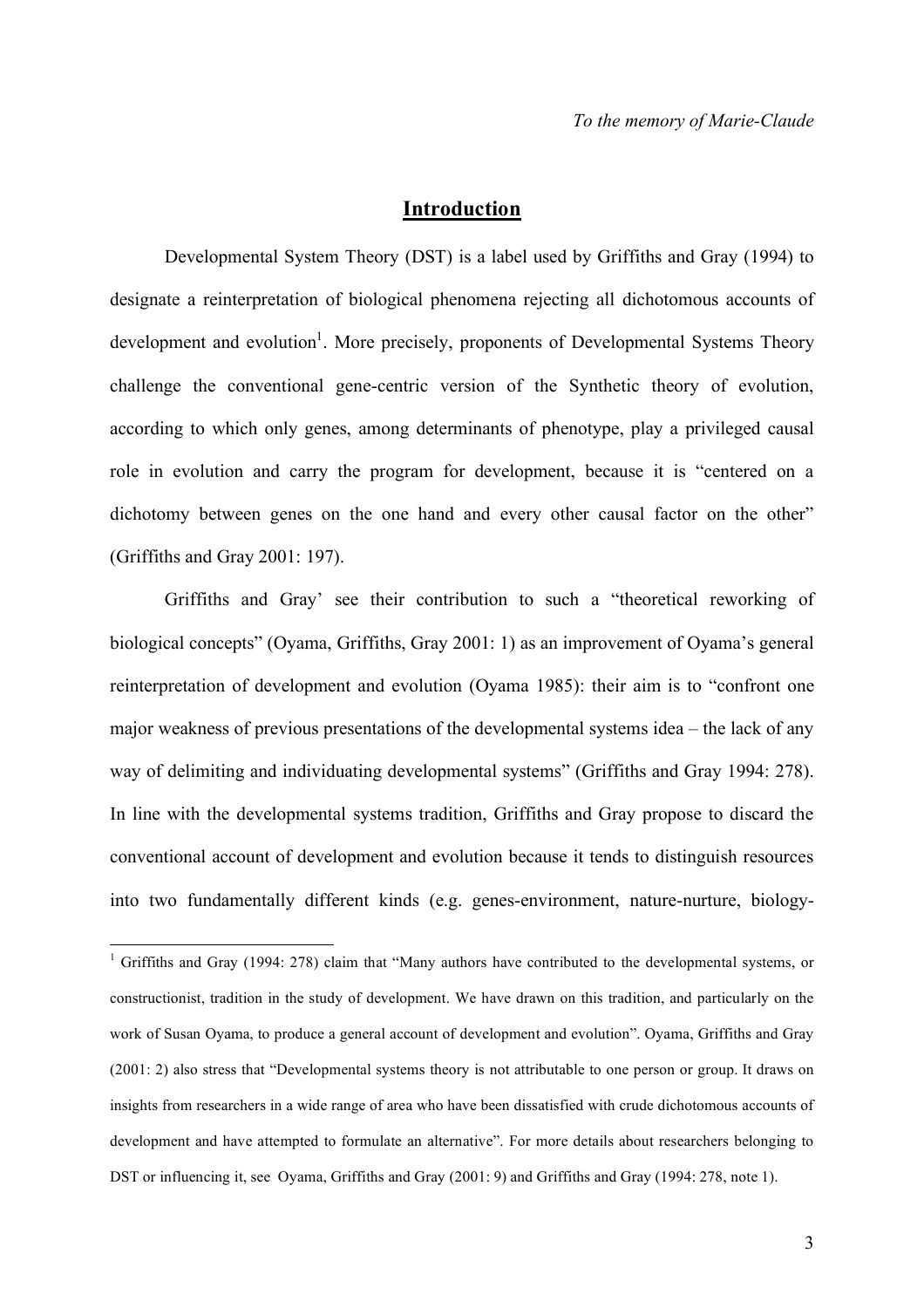culture); rather, they suggest doing biology without such dichotomies. They do not simply propose new definitions for some central concepts in biology; they conceive a new general perspective on development, inheritance and evolution, and advance it as the basis for a new biological theory. Such a theoretical framework (DST) stresses the interactive and systemic character of all aspects of biological reality: according to Griffiths and Gray, it is a novel and more realistic representation of biological phenomena, and it can inspire new powerful paths in experimental research<sup>2</sup>.

In this paper, I focus on Griffiths and Gray's version of Developmental Systems Theory; in particular, I examine their proposal to redefine inheritance and its effects on the theory of evolution. Since inheritance can be considered as the interface between development and evolution, its reconcepualization seems to me a privileged point of view in order to understand in which sense and to what extent Griffiths and Gray's theoretical perspective for biology moves away from the Synthetic theory of evolution.

My primary aim is to show that, even though Griffiths and Gray's proposal represents an interesting and programmatic attempt to advance a new philosophical perspective on biological phenomena, they fail both to provide new heuristic tools for the empirical study of

<sup>&</sup>lt;sup>2</sup> Oyama, Griffiths and Gray's (2001: 1-2) claim that Developmental Systems Theory "is not a theory in the sense of a specific model that produces predictions to be tested against rival models. Instead, it is [...] a framework both for conducting scientific research and for understanding the broader significance of research findings". Nevertheless, Griffiths and Gray (1992, 1994, 1997, 1998, 2001, 2004, 2005) seem to suggest more than that (anyway, more than what Oyama (2000a, 2000b) suggests, i.e., a Developmental Systems Perspective or Approach, rather than Theory) because they repeatedly use the label "Developmental Systems Theory" and because, as I have just said, they stress that their reconceptualization both can provide alternative research programs for experimental investigation and more realistic theoretical models to represent biological phenomena.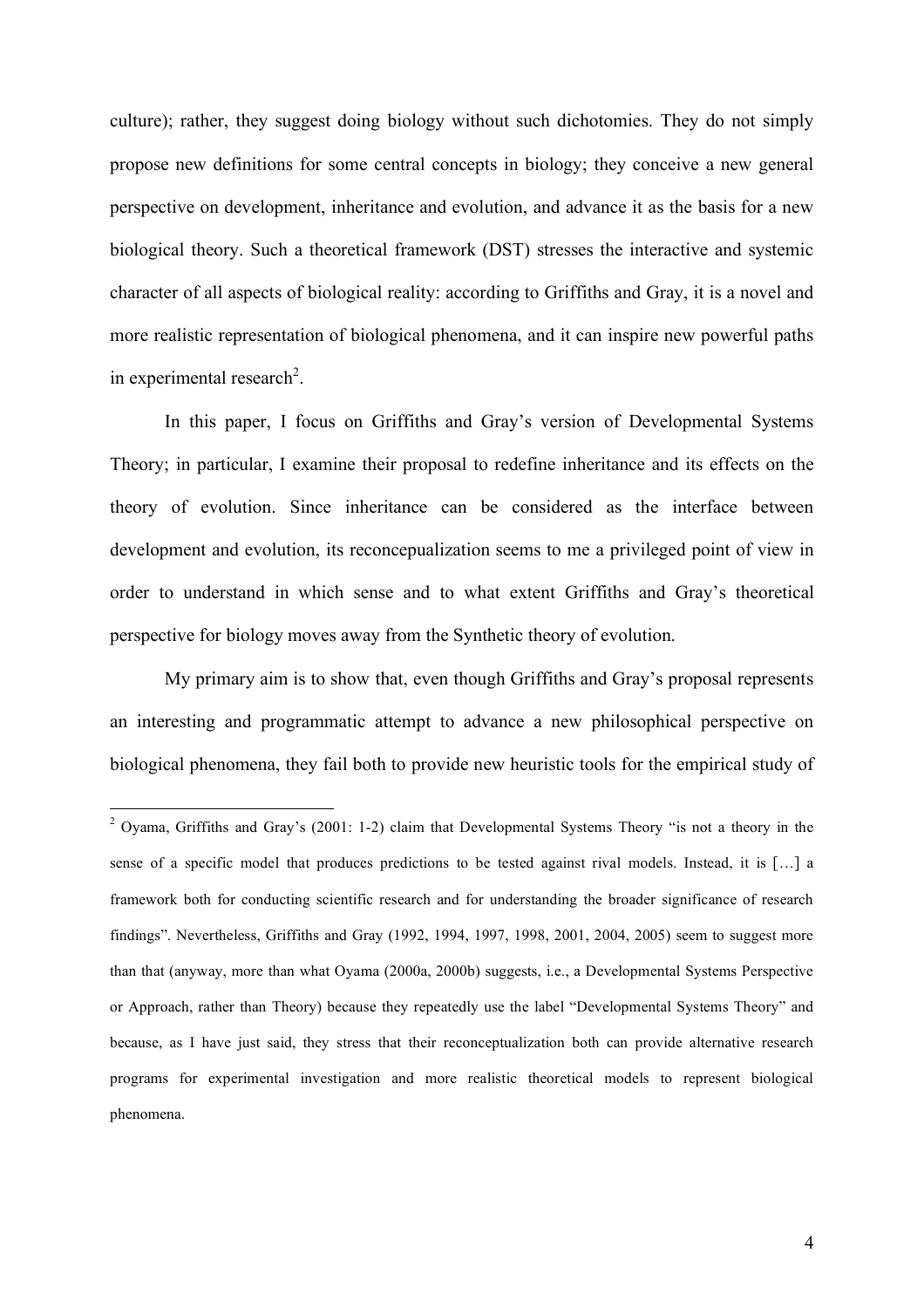inheritance and evolution<sup>3</sup> and to better grasp and represent biological phenomena, because of their commitment to holism (loosely speaking, the idea that, since everything causally depends on everything else, we cannot understand something without understanding everything)<sup>4</sup>. By these terms, I do not want to claim that Griffiths and Gray's criticisms against the conventional version of the Synthetic Theory of evolution are uninteresting. Rather, I suggest that, by refusing important distinctions and differences among hereditary and evolutionary factors, Griffiths and Gray weaken the main potential of their criticisms against some dogmatic aspects of the traditional paradigm.

In the first part of this paper, I present the main features of Griffiths and Gray's redefinition of the concept of inheritance. In the second part, I particularly examine and criticize Griffiths and Gray's refusal to distinguish multiple systems, or channels, of inheritance in the name of their "constructive interactionism". In contrast with their ideas, I show the value of such a distinction as a heuristic tool for experimental research and as a more realistic representation of the phenomena of inheritance and evolution. In the third and final part, I present and criticize Griffiths and Gray's extension of what they call the "causal parity" thesis (or, "causal democracy", Oyama 2000b) from development to the case of evolution. I show that their radical refusal of dichotomies, in particular between genes and all

 $3$  In particular, if we compare Griffiths and Gray's proposal with other conceptions of extended inheritance (e.g. Sterelny *et al*'s "extended replicator" model, 1996; Laland, Odling-Smee, Feldman's works on niche construction or ecological inheritance; Jablonka and Lamb's distinction of four dimensions or systems of inheritance, 2001, 2005).

<sup>&</sup>lt;sup>4</sup> Different criticisms against the holistic character of Griffiths and Gray's version of Developmental Systems Theory are developed in Sterelny *et al* (1996), Kitcher (2001), Griesemer *et al* (2005) et Waters (2006).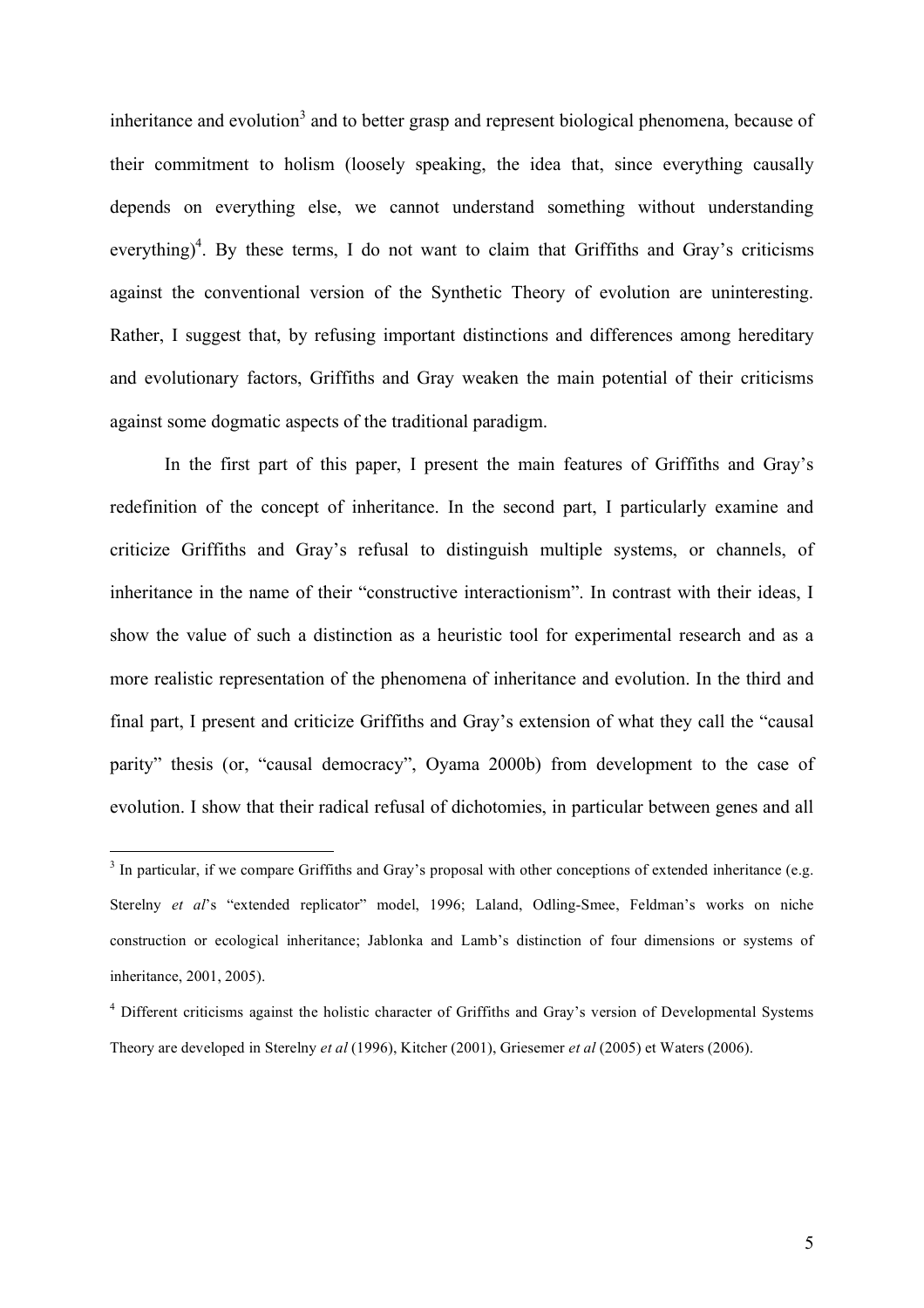the other extra-genetic factors, leads them to drop some important evolutionary differences among hereditary factors.<sup>5</sup>

### **I) Griffiths and Gray's reformulation of the concept of inheritance**

Griffiths and Gray claim that the traditional concept of inheritance needs "substantial reformulation" because it is based on dichotomies between genes and other developmental factors which are not grounded on empirical differences, but on "the metaphysical distinction between 'form' and 'matter' " (Griffiths and Gray 2004: 415, Griffiths and Knight 1998). Let us consider in details their proposal.

First, they reformulate the concept of inheritance in opposition to the traditional population genetics' conception of evolution as change in gene frequency: they oppose the idea that inheritance is the passing on and changing of master molecules (genes, or DNA sequences) considered as the only carriers of information for development, and so the only factors playing a causal role in evolution. Their privileged target is Dawkins' interpretation of the theory of evolution, namely the idea of "extended phenotype": "The facts of evolution do not justify a special role for DNA sequences as 'replicators' whilst membranes are lumped together with every thing from methyl groups to human culture as 'interactors'" (Griffiths and Knight 1998: 254). The second reason leading Griffiths and Gray to reformulate the concept of inheritance is the absence of developmental considerations from the Synthetic theory of evolution: according to them, by reintroducing development into the evolutionary theory through a reconcepualization of inheritance, biologists should be able to pay the appropriate

<sup>&</sup>lt;sup>5</sup> As I said above, the core of my criticisms precisely concerns Griffiths and Gray's version of Developmental Systems Theory. Nevertheless, I will also refer to some papers by Oyama in order to better clarify Griffiths and Gray's perspective.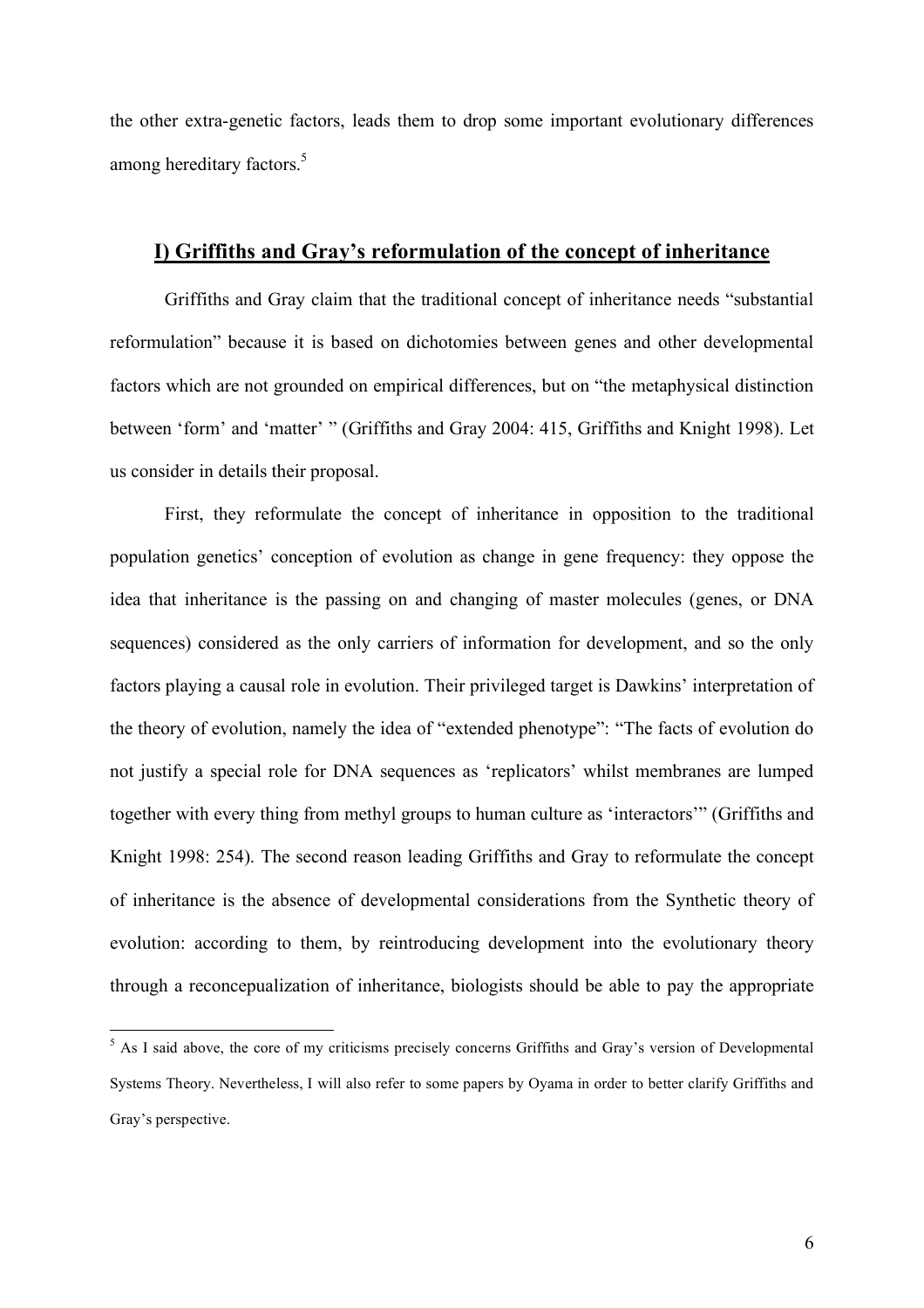attention to a variety of factors playing equally important roles in development and in evolution.

On these bases, Griffiths and Gray propose a "principled" definition of inheritance justified by the meta-theoretical claim that "the concept of inheritance is used to explain the stability of biological form from one generation to the next" (Griffiths and Gray 2001: 196)<sup>6</sup>. Thus, according to them, inheritance is "the reliable reproduction of developmental resources down the lineage" (Griffiths and Gray 2001: 214) and this concept applies to "any resource that is reliably present in successive generations, and is part of the explanation of why each generation resembles the last" (Griffiths and Gray 2001: 196).

First of all, it is important to clarify that Griffiths and Gray do not use the expression "reproduction of developmental resources" according to its standard meaning, i.e. by referring to the replication of hereditary factors and their material transmission from parents to offspring; rather, by the term "reproduction" they mean the reappearance or the reconstruction of developmental resources in successive generations. Actually, one of the most important novelties of Griffiths and Gray's reconcepualization of inheritance is the refusal of the notion of transmission and its substitution with the notion of stability. More precisely, Griffiths and Gray move away from the idea of "hereditary transmission of traits or coded representations of traits" (i.e., genes), and even completely "relinquish the conviction that traits can be transmitted at all" (Oyama 2000a: 6) because, according to them, the notion of transmission is deeply-rooted in the dualistic tradition of the Synthetic theory assuming the dichotomies between nature and nurture, organism and environment, development and evolution. They refuse the distinction between, on the one hand, a blueprint (i.e., nature) considered as the only factor passed on from parents to offspring and the privileged carrier of a program for

 <sup>6</sup> Griffiths and Gray's concept of expanded inheritance "in principle" fits in with the goal of the traditional notion of inheritance: both are used to explain the correlation of resemblance between parents and offspring.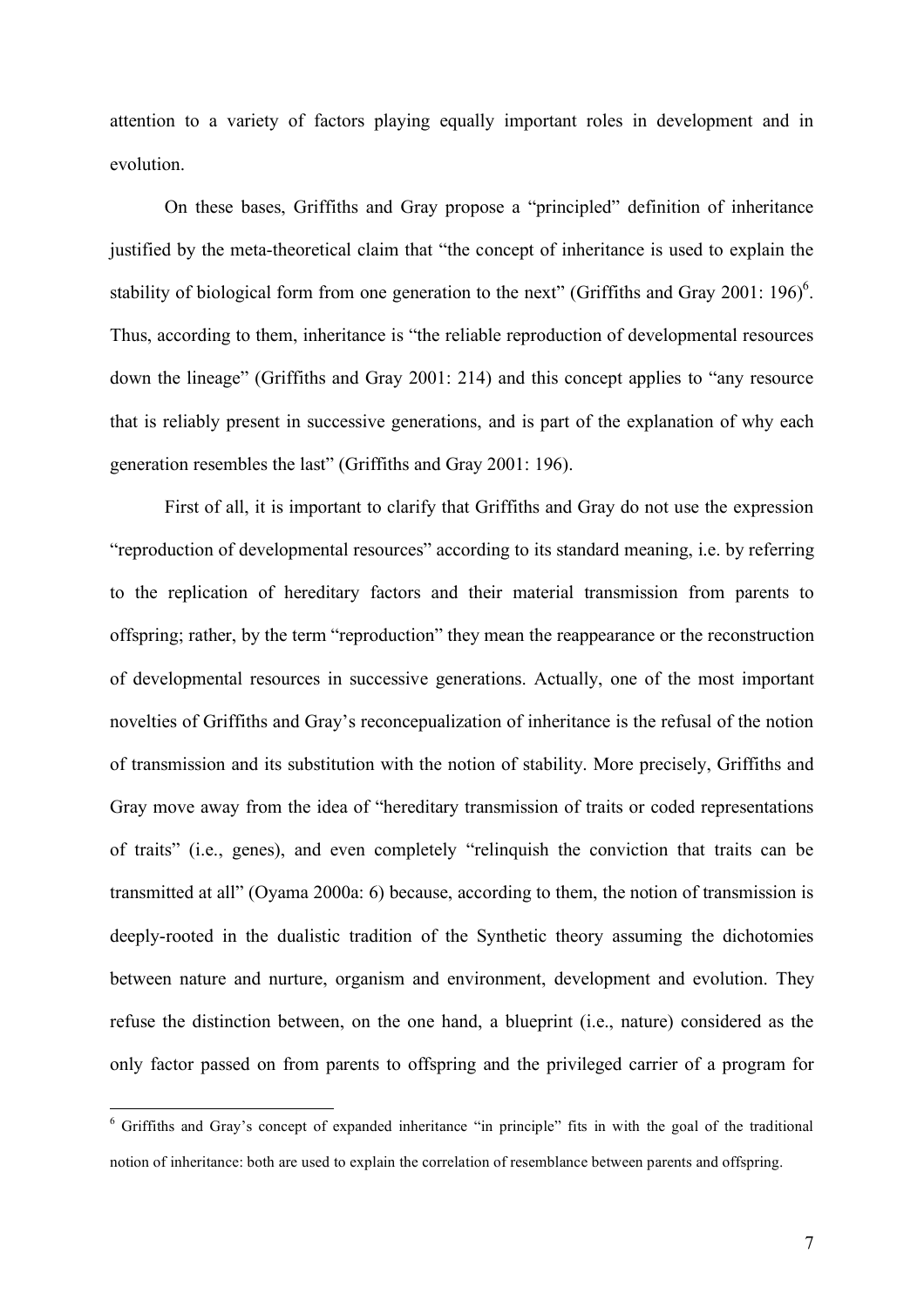development and, on the other hand, a standard background of other inputs to development. They claim that such a distinction is a residual form of pre-formationism because it considers transmitted factors (e.g., genes) as containing all the relevant information to construct offspring like their parents. Furthermore, they also radically reject extending the use of the notion of transmission to extra-genetic hereditary factors because transmission is simply a metaphor implying a denial of development (Oyama 2000a: 70).

For these reasons, Griffiths and Gray defy the traditional dichotomy-based perspective on inheritance, development and evolution, and argue that "nature" is not genotypic and transmitted, but phenotypic and constructed at each generation through developmental interactions they call "nurture"<sup>7</sup>. By resolving the nature-nurture dichotomy in this way, Griffiths and Gray intend to do justice to the facts of development and to assess the evolutionary potential of various forms of inheritance. They move to a concept of expanded inheritance by replacing the notion of transmission with the notion of stability of developmental resources and interactions in successive generations. More precisely, they use the term "stability" to mean reliable presence, reoccurrence, reconstruction, of developmental resources and interactions at each generation: "developmental means are transmitted in the sense of being available during reproduction and ontogeny" (Oyama 2000a).

So, what does an organism inherit according to Griffiths and Gray's definition of inheritance? Much more than just nuclear DNA! More precisely, their definition entails a radical expansion of the concept of inheritance which turns out to apply to the following genetic and extra-genetic developmental resources: environmental-physical resources persisting independently from organisms (more precisely, what is inherited is the interaction

<sup>&</sup>lt;sup>7</sup> "All phenotypes are constructed, not transmitted [...] Not only are traits not directly transmitted across generations, nor are blueprints, potentials, programs or information for the traits. Instead, all phenotypes must develop through organism-environment transactions" (Gray 1992: 177).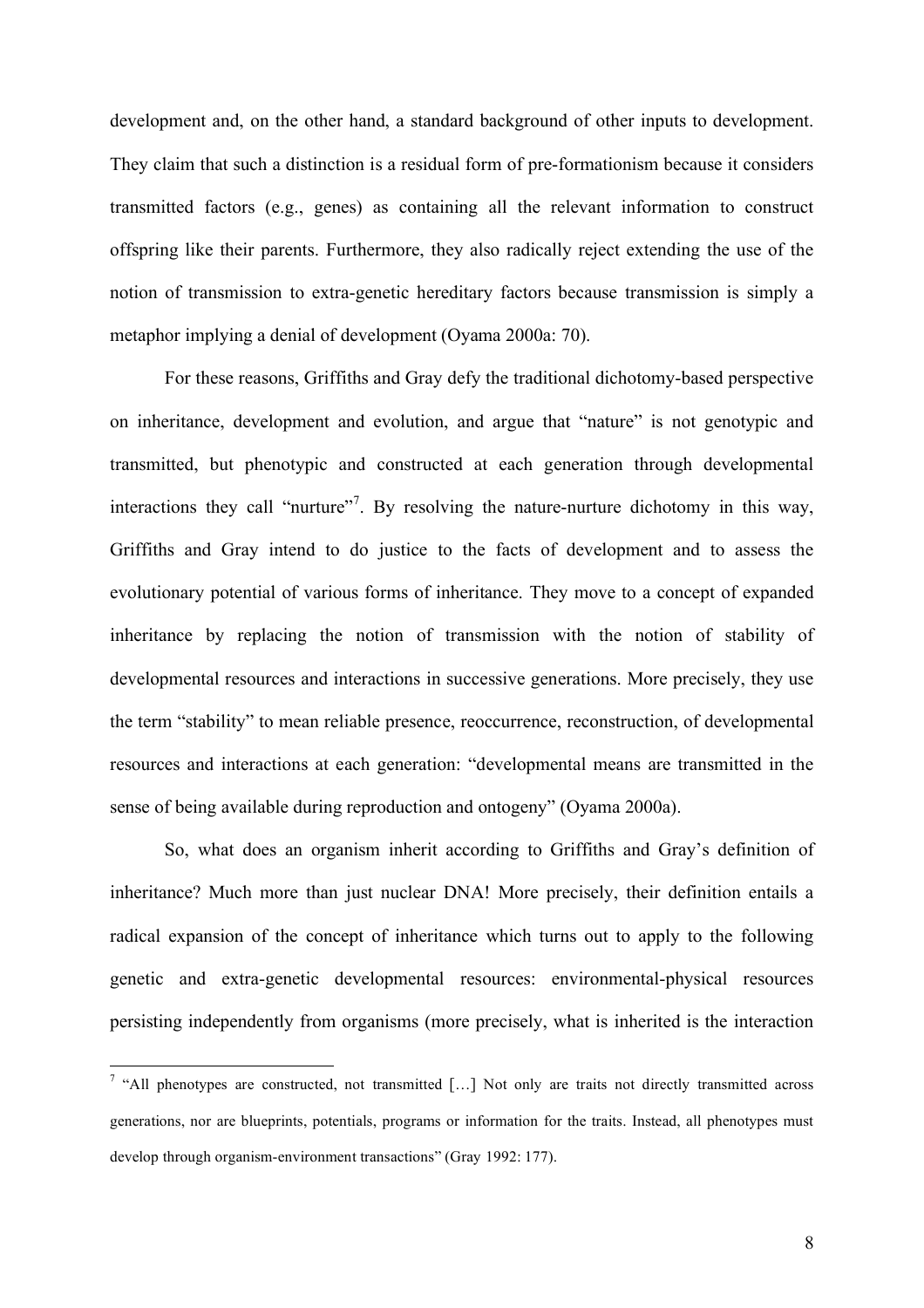with persistent resources affecting the organisms, e.g., gravity for organisms of big size; Brownian motion for microorganisms); resources collectively generated by the members of a population (e.g., behavioral and social traditions, some features of the habitat like nests, dams, etc.); resources due to parents (e.g., genes, endosymbionts, chromatin marks, cytoplasm including organelles, membrane structures, antibodies and mithocondria, behaviors); resources self-generated during the developmental process (e.g., proteins produced by gene expression). All these developmental resources and their reciprocal interactions are inherited, i.e. "stable" from one generation to the next. According to Griffiths and Gray, they explain the stability of biological forms across generations and constitute what they call the "Developmental System" (DS): they represent the set of developmental resources and interactions (i.e., developmental factors) participating in the reconstruction of the developmental process, or life cycle, in each generation (Griffiths and Gray 1994: 285).

Even though the extension of the hereditary package to include more than nuclear DNA is actually recognized by biologists<sup>8</sup>, Griffiths and Gray's proposal represents a further expansion of the concept of inheritance because, as I already said above, it applies not only to extra-genetic intracellular factors (Sterelny *et al* 1996, Jablonka and Lamb 2005) and to extragenetic factors due to the "niche construction" activity (Laland, Odling-Smee, Feldman 2003), but also to resources generated during the developmental process of organisms.

Moreover, Griffiths and Gray consider "processes" (interactions) as inherited developmental factors across generations. This is an important consequence of the theoretical perspective for biology they advance, which assigns a primary importance to the dynamic interaction and the context-dependence of all biological phenomena. Actually, they take it a step further rejecting the very distinction between organism and environment: in contrast with the traditional view, organism and environment "interpenetrate" (Oyama 2000a: 3) and form a

<sup>&</sup>lt;sup>8</sup> However, extra-genetic inheritance has not yet been introduced into population genetics' models of evolution.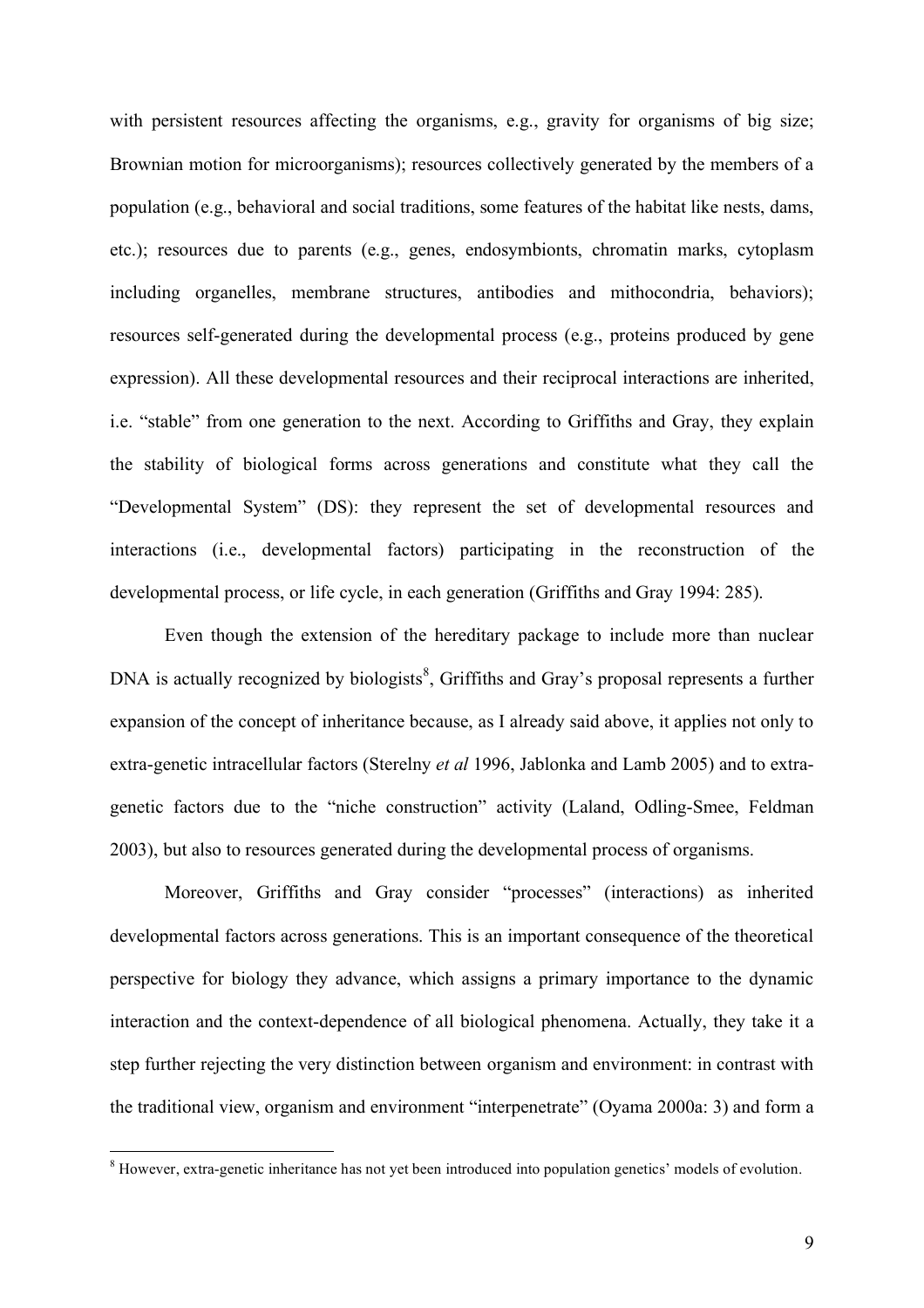dynamic and interactive organism-environment system  $(E)$  – i.e., the Developmental System (DS) - evolving as a whole.

It is also worth noting that, despite such an extension of the concept of inheritance, Griffiths and Gray do not particularly investigate the mechanism(s) by means of which the system of developmental resources and interactions (DS) reoccurs more or less reliably at each generation (i.e., is inherited over generations). They reject Dawkins' distinction between "replicators" and "vehicules" (or "interactors", in Hull's terms) which is grounded on "the supposed asymmetry between the role of genes and the role of other developmental resources" (Griffiths and Gray 1994: 299); moreover, they want to "evaporate" such an asymmetry and to completely stop talking in terms of "replicator" and "interactor" because such a dichotomy implies a privileged causal role in development and in evolution for some factors (replicators) over the others.

Griffiths and Gray also refuse the "extended replicator" perspective (Sterelny *et al* 1996) according to which genes are not the only replicators. However, in order to answer Sterelny *et al*'s (1996) criticisms to Developmental Systems Theory and to criticize their distinction of a variety of replicators, Griffiths and Gray use the term "replicator" in claiming that "according to the developmental system theory, all developmental interactions are replicated as part of the replications of the developmental process/life cycle. […]"; in fact, "if we insist that a replicator have the intrinsic causal power to replicate itself, there will be only one replicator, the life cycle".

In what does the developmental process' "intrinsic causal power to replicate itself" consist? First, Griffiths and Gray do not use the term "replicator" referring to special factors able to produce more or less reliable copies of themselves (Hull and Wilkins 2005); rather, by this term they designate the process of reconstruction, at each generation, of the developmental process through the interactions among inherited developmental factors.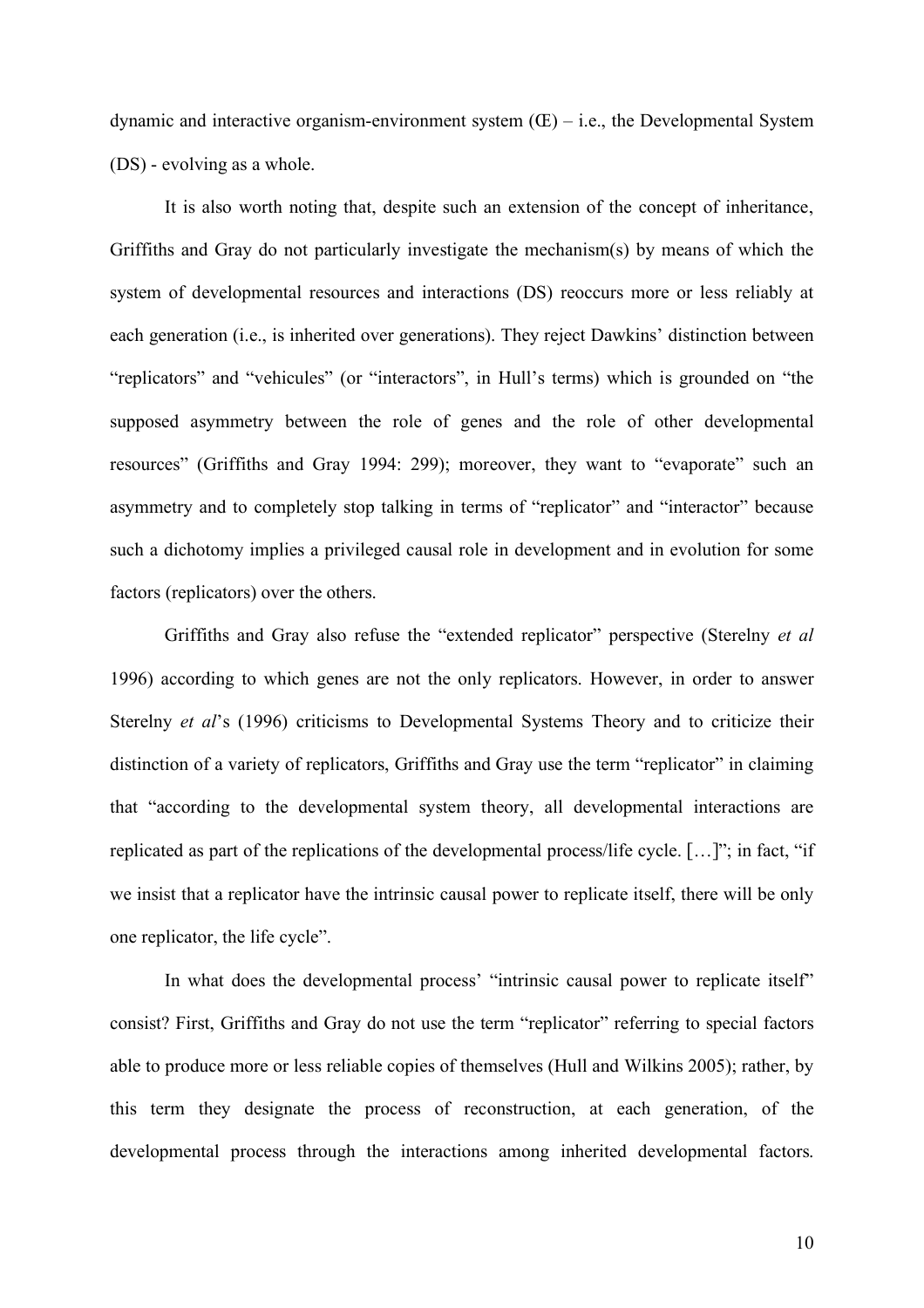Second, they sometimes try to specify more precisely what kind of constructive process is in question in inheritance (i.e., how the developmental process reconstructs itself in each generation) by claiming that "the process is self-organizing" (Gray 1992: 181): "speciestypical traits are construed by a structured set of species-typical developmental resources in a self-organizing process" (Griffiths and Gray 1994: 181). Nevertheless, Griffiths and Gray fail in providing an explanation of what they mean by "self-organization" because they do not introduce any analytic physico-chemical description of how such a biological mechanism should work<sup>9</sup>.

# **II) Griffiths and Gray's concept of diffused inheritance: how to deal with it in biology?**

In this second part, let us examine Griffiths and Gray's refusal to distinguish multiple systems, or channels, of inheritance in interaction<sup>10</sup>. Griffiths and Gray do not simply reject the traditional idea that inheritance is localized in some genetic factors; they also refuse any particular or privileged localization of inheritance and, by contrast, they propose a concept of diffused inheritance<sup>11</sup> according to which organisms do not inherit many factors but the entire

 <sup>9</sup> This point is further discussed in Barberousse (this issue).

 $10$  Griffiths and Gray particularly refuse the idea that the interactions among systems of inheritance are mere additive. Anyway, they radically move away from the idea that we could distinguish different systems of inheritance, even if their interactions are considered as non-additive (non-linear). They claim that one of the main motivations to refuse the distinction of multiple systems in interaction is "to draw attention to fact that developmental causes do not have their effects in isolation, but as part of a wider system of causes". Therefore, "the very idea of separate systems" is inadequate because it "suggests autonomy" (Griffiths and Gray 2001: 197- 198). According to Griffiths and Gray, Developmental Systems Theory provides a new conceptual framework that avoids this.

<sup>11</sup> Or, "a 'systemsy' notion of heredity", Griesemer *et al* 2005: 524.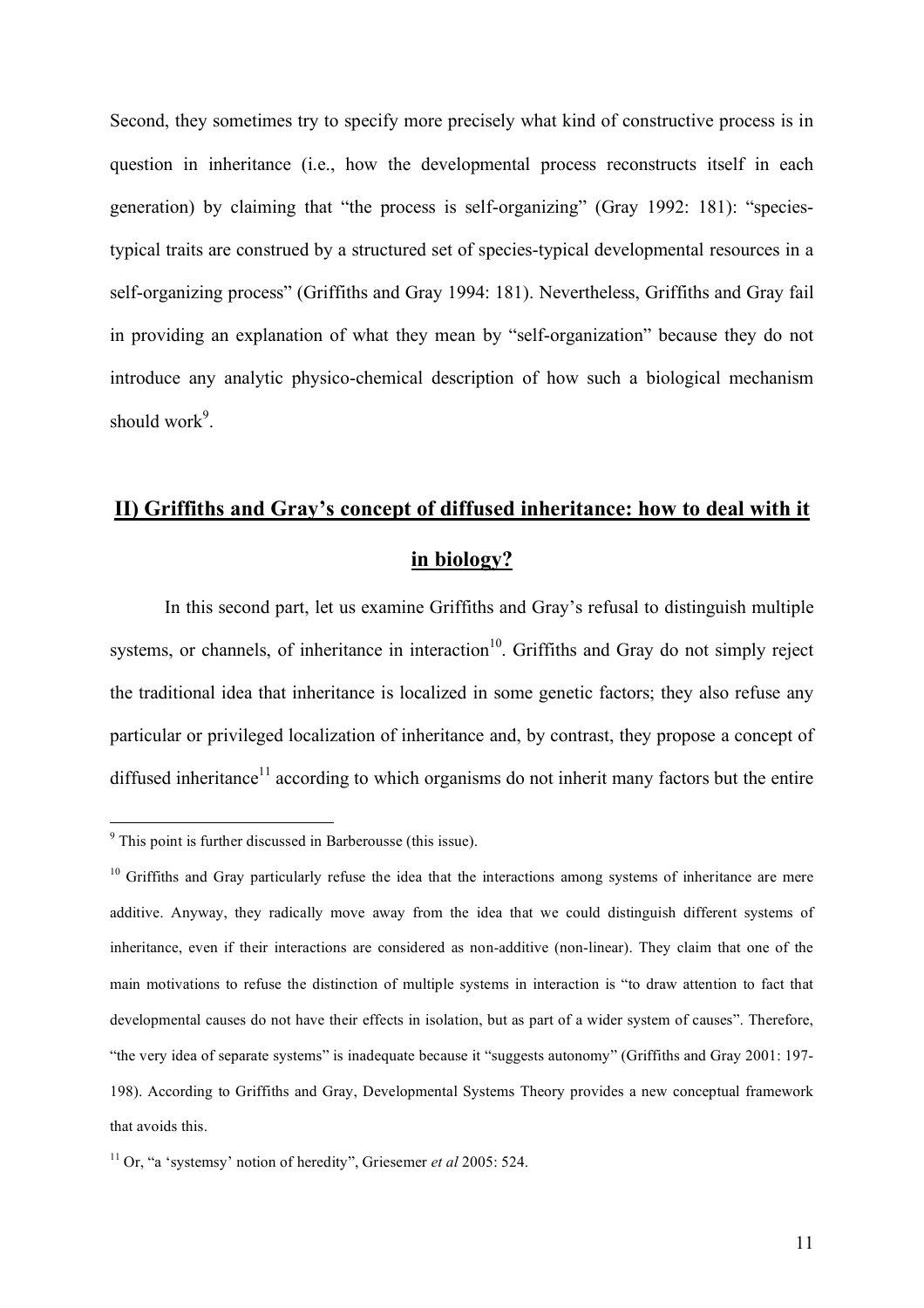developmental matrix (i.e., the system of resources and interactions participating to the reconstruction of the developmental process). In this manner, they want to stress the intertwined relation and the interdependence among genetic and extra-genetic hereditary developmental factors, not only in the developmental process, but also in inheritance across generations: they claim that it is "more biologically realistic and, in the long run, more productive to think of the life cycle being reconstructed by a system of resources" (Griffiths and Gray 2001: 196).

In opposition to Griffiths and Gray's "constructive interactionism", I argue that, even if we adopt the idea that what is inherited is not a set of distinct factors but a whole system of non-linear (i.e., non-additive) interactions among developmental factors, it is heuristically and realistically important<sup>12</sup> to distinguish some sub-systems of inheritance on the basis of what we could call their "quasi-independence": such sub-systems should be identified by the interactions among their respective own elements, which would be stronger than the interactions among elements belonging to different sub-systems. Anyway, to say that different sub-systems of inheritance are quasi-independent from each other does not mean that they could subsist and function in complete isolation from each other. For instance, genes could not replicate and pass on from parents to offspring, and could not participate to the developmental process, if they were not surrounded and supported by all the other nongenetic developmental factors. The quasi-independence of sub-systems of inheritance allows us to describe, analyze and explain them independently from the others; however, their

 $12$  I use the terms "heuristic" and "realistic" respectively in relation to the methods used to solve a problem and to characterize the match of a real phenomenon and its representation (model).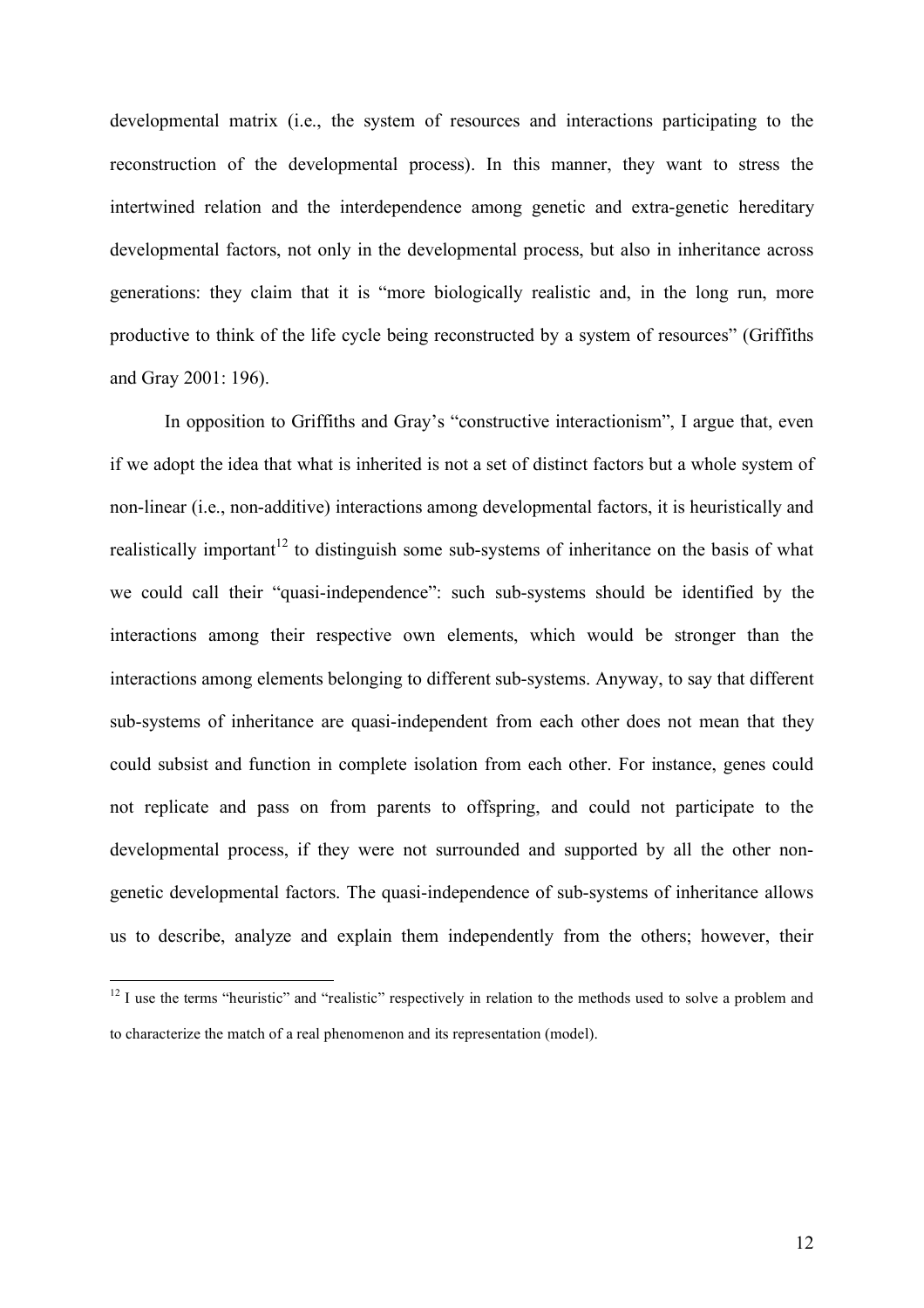reciprocal interactions have to be considered too, in order to be integrated in the description, the analysis and the explanation of the whole system of inheritance.<sup>13</sup>

Biologists currently apply this kind of distinction in experimental and theoretical research. Through some examples, I intend to argue that the distinction of different systems of inheritance is not simply heuristically useful for empirical studies, but it is also important as realistic representations of biological inheritance: such a distinction allows biologists to better investigate, represent, and explain the relative independence of diverse aspects of inheritance and their reciprocal influences. Griffiths and Gray's claim that each developmental factor depends on the presence and functionality of the others seems to me trivially true and a weak basis to argue, as Griffiths and Gray do, against the importance of distinctions in experimental and theoretical biology.

In their later book (2005), Jablonka and Lamb distinguish four systems, or dimensions, of inheritance and analyze their reciprocal interactions. It is in virtue of such a distinction that they can proceed to analyze and explain the interplay among different systems of inheritance (their respective quasi-independence and their reciprocal influences). For instance, they examine the relationship between what they call the genetic system and a variety of epigenetic systems of inheritance<sup>14</sup> (Jablonka and Lamb 2005: chapter 7). On the one hand, epigenetic

<sup>&</sup>lt;sup>13</sup> Griesemer *et al* (2005: 526-528) provide a different argument in favor of the distinction of multiple systems of inheritance. First, they argue for the compatibility of multi-system models with the context-dependence of each system on the others; second, they stress the important difference between the separateness of some factors in interaction and their causal or statistical independence. Griesemer *et al*'s argument turns out to partially support Griffiths and Gray's conception of inheritance because they conclude that the distinction of multiple systems of inheritance is compatible with the characterization of inheritance in a holistic way.

<sup>&</sup>lt;sup>14</sup> Jablonka and Lamb (2005, chapter 4) distinguish different kinds of epigenetic systems of inheritance: the inheritance of patterns of gene activity (self-sustaining loops), the inheritance of cell structure, the chromatinmarking system of inheritance, the inheritance of silencing of specific genes by RNA interference.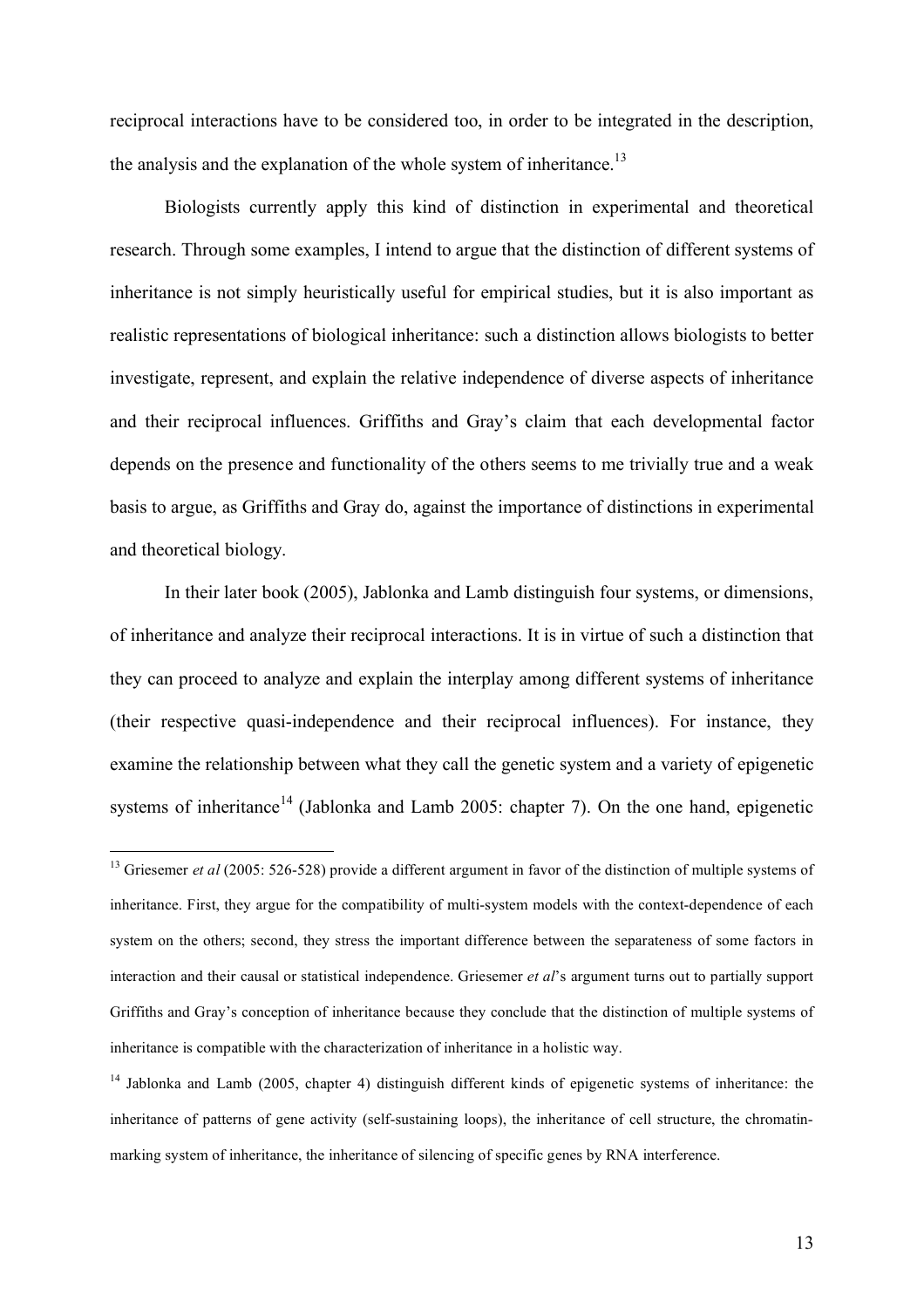systems can have different types of effects on the genetic system: "epigenetic marks affect not only gene activity", they also can directly bias the generation of variation by affecting "the probability that the DNA region will undergo genetic change" (Jablonka and lamb 2005: 246- 250); epigenetic changes induced by changing environmental conditions can affect ("guide") the selection of variants by revealing previously hidden genetic variation (i.e., the process of genetic assimilation) (Jablonka and Lamb 2005: 258-276). On the other hand, the genetic system of inheritance can also influence epigenetic systems "by affecting the marks genes carry, the nucleotide sequences of the RNAs involved in RNA interference, the amino acid sequences of the proteins that form heritable cell structures or have a role in self-sustaining loops, etc". (Jablonka and Lamb 2005: 276).

Jablonka and Lamb also provide many examples showing the developmental and evolutionary significance of the interactions between what they call the genetic system and, respectively, the behavioral and the cultural systems of inheritance, and they examine how genetic, behavioral and cultural changes impinge on each other. They describe many cases of co-evolution of genes and culture characterized by feedbacks between inherited genes and the inherited niche (i.e., the Baldwin effect<sup>15</sup>). For instance, changes in human lifestyle can influence changes in gene frequency, as in the case of dairying, in which cultural evolution leading to milk drinking has influenced the frequency of the lactase-persistence allele<sup>16</sup> (Jablonka and Lamb 2005: 292-296). Another similar example is the case of Tay-Sach disease: actually, there is evidence that Jewish habits, in particular the fact that they are often

<sup>&</sup>lt;sup>15</sup> The Baldwin effect occurs when a biological trait becomes genetically fixed in a population as a result of first being learned.

<sup>&</sup>lt;sup>16</sup> The lactose in milk has to be broken down into simple sugars in order to be easily absorbed into the bloodstream; this require the enzyme lactose which is coded by the lactase-persistence allele. See Durham 1991, who analyzes in the case of dairying how changes in human lifestyles have influenced the frequencies of some of their genes.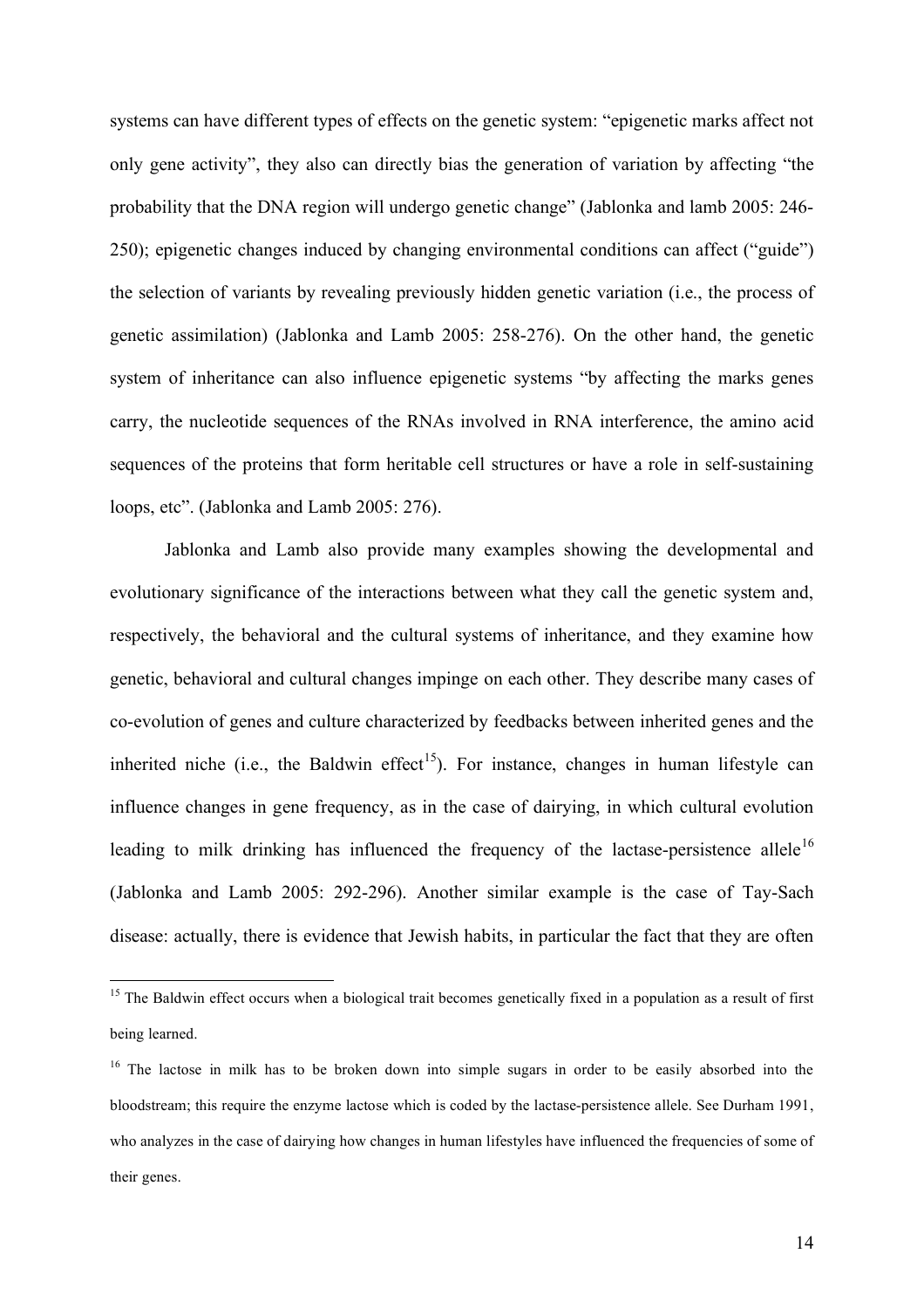forced to live in slums and ghettos, have influenced the frequency of the Tay-Sachs allele among Ashkenazy Jews<sup>17</sup> (Jablonka and Lamb 2005: 297-298).

After the analysis of other cases in which the interactions and influences between the genetic and the cultural or the behavioral systems of inheritance play a relevant developmental and evolutionary role, Jablonka and Lamb conclude by claiming that: "The dynamics of the interactions between cultural and genetic changes is complex and difficult to unravel, and we made no attempt to describe them for either the milk or malaria stories. Common sense and lot of indirect evidence suggest that learned, *socially transmitted behaviors occupy the driver's seat of coevolutionary change*, simply because adaptation can occur much more rapidly through behavior than through genetic change" (Jablonka and Lamb 2005: 295). Thus, Jablonka and Lamb do not pretend to claim that there is evidence for the privileged role of one system of inheritance over the others in the evolutionary process; however, they simply show that such distinctions have a central value in the experimental and theoretical studies of inheritance because they reflect the quasi-independence of each system and, at the same time, they show the pathways of reciprocal influences among them (this point is in contrast with Griffiths and Gray's refusal of any distinction between systems of inheritance).

I argue that Jablonka and Lamb's analysis shows that it is worth separately considering different systems of inheritance not simply because, in this way, it is easier for biologists to experimentally study them (i.e., for reasons of heuristic usefulness); rather, their distinction has a biologically realistic value too, as it correctly represents and allows us to understand the very dynamics of inheritance going on in living organisms.

 $17$  Tuberculosis is rife in slums and ghettos and people with the Tay-Sach allele are less likely than other people to develop it.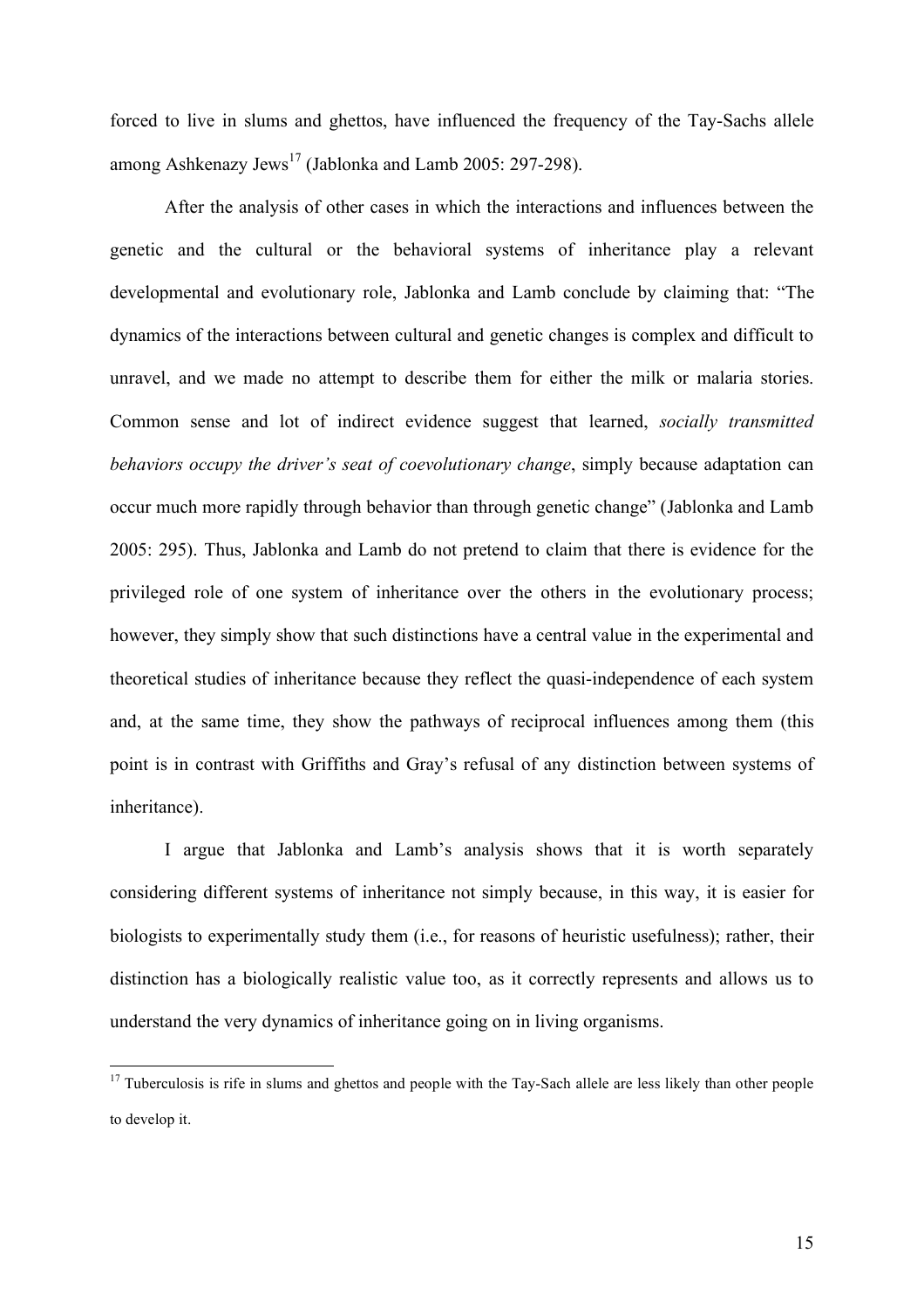Another enlightening case study showing the importance of distinctions between systems (or quasi-independent units) of inheritance is the case of CRISPRs loci in Archaea and Bacteria (Makarova *et al* 2002, Godde and Bickerton 2006, Barrangou *et al* 2007). "CRISPRs" means Clustered Regularly Interspaced Short Palindromic Repeats. These DNA repeats, which are about 21- 47 base pairs in length and are interspersed with non-repetitive sequences of similar length, have been found in a wide range of diverse prokaryotes, including Archaeal and Eubacterial species. Moreover, a number of *cas* CRISPRs-associated genes have also been characterized in many of the same organisms. CRISPRs, together with the associated *cas* genes, seem to provide resistance against phages (the resistance specificity is determined by spacer-phage sequence similarity). Phylogenetic analysis suggests that the CRISPRs loci have been propagated via horizontal gene transfer among very distantly related genomes, and that "the gene-cassette disseminated as a single entity" (Godde *et al* 2006: 719). As I have just said above, CRISPRs-containing species of prokaryotes are extremely diverse, belonging to the domain Archaea as well as to the majority of the phyla that have been sequenced from the Eubacterial domain.

The CRISPRs case study seems to me a good example in support of the biologically realistic value of distinctions among different systems of inheritance, which continuously are in non-additive interaction but, at the same time, keep a relative autonomy (i.e., a quasiindependence) from each other. In fact, even if CRISPRs loci could not subsist in the genome of diverse Prokaryotes and could not move from one organism to another in the absence of all the other developmental systems or factors (other genes, epigenetic factors, environmental extra-genetic factors, etc.), they do not strictly depend on a specific set of genetic and extragenetic factors, but they can move as an isolated and autonomous unit and insert in the genome of very different organisms (Prokaryotes belonging to the Archaea and to the Eubacterial domains). In other words, CRISPRs are characterized by some autonomy with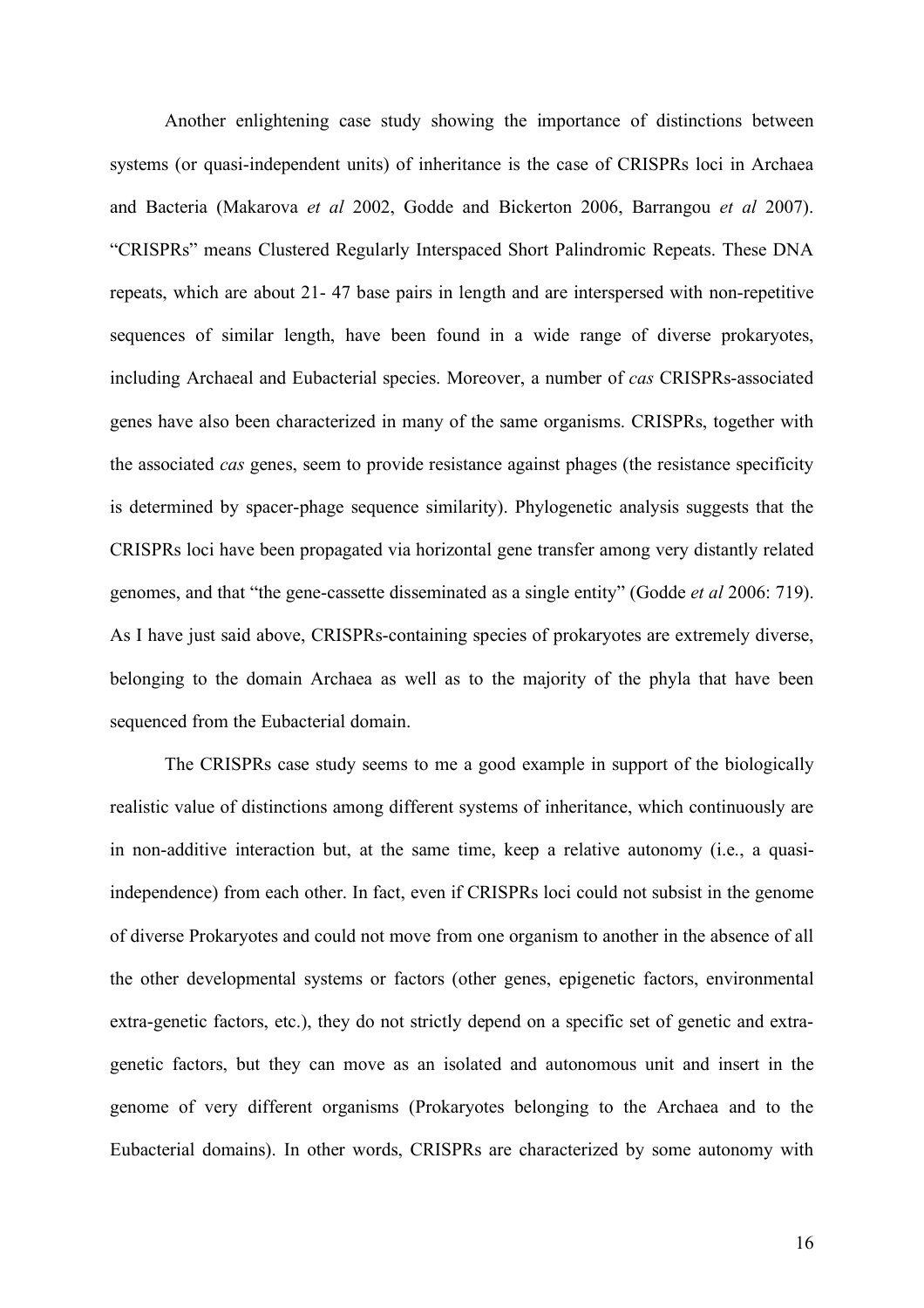respect to the other genetic and extra-genetic hereditary factors as to their inheritance (i.e., transmission, or, in Griffiths and gray's term, stability) from one organism to another.

Taking the CRISPR case study as an example, I would challenge Griffiths and Gray to describe and explain such a phenomenon of horizontal inheritance in terms of what they call a "constructive interactionism" - i.e., how the DST framework, characterized by a systemic and interactive conception of inheritance and by the refusal of distinct systems of inheritance, could account for such a phenomenon of inheritance. It seems to me that Griffiths and Gray should be obliged to acknowledge that, for instance in the case of CRISPRs' horizontal inheritance, distinctions are not only useful, but they also realistically represent the relative quasi-independence of some hereditary factors from the others (e.g., the relative autonomy of CRISPRs' horizontal transfer). In more general terms, I question the advantage Griffiths and Gray's conception of a systemic, interactive, and diffused inheritance would provide in comparison with other approaches distinguishing different systems of inheritance in nonadditive interaction (e.g., the four systems of inheritance, Jablonka and Lamb 2005; the "extended replicator" model, Sterelny *et al* 1996).

As Gray says, "biologists often want to know the research implications of adopting a particular theoretical perspective (Gray 2001: 28). I also would ask about the research implications of adopting Griffiths and Gray's concept of expanded and diffused inheritance, i.e. what types of research it encourages and what advantages such a holistic approach would provide in comparison with other approaches already used in experimental biology.<sup>18</sup>

 $18$  It is interesting to notice that Griffiths and Gray's claims about the value of their perspective for biological research oscillate between two slightly different positions. Sometimes, they maintain that their holistic vision (their "constructive interactionism") provides both a more heuristic and realistic representation of inheritance and evolution than other approaches: "we have strong reservation about multiple inheritance or 'extended replicator' models. We believe that it is both more biologically realistic and, in the long run, more productive to think of the life cycle being reconstructed by a system of resources" (Griffiths and Gray 2001: 196). Other times,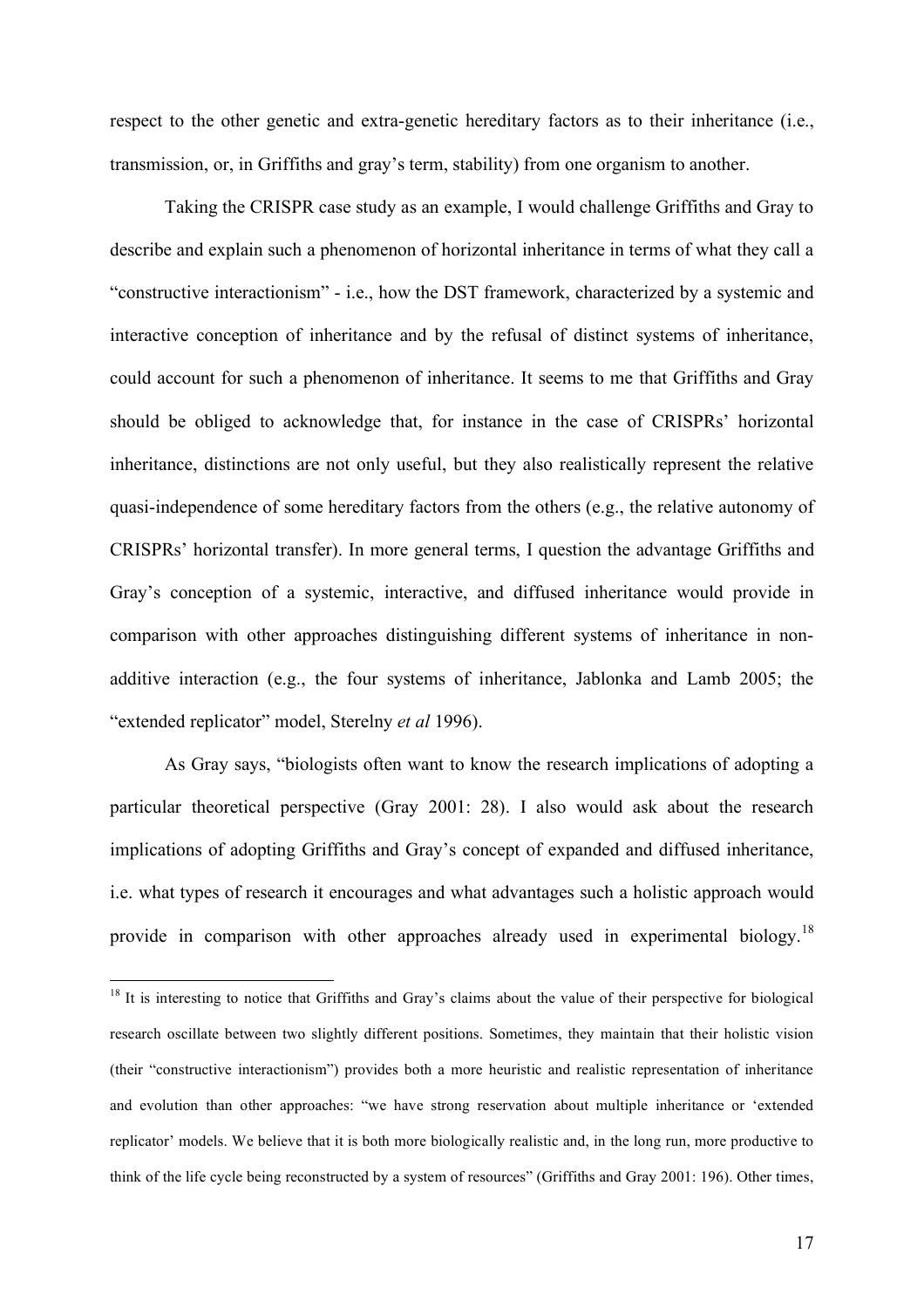Throughout their papers, Griffiths and Gray seem to defend the idea that the Developmental Systems Theory (DST) is a programmatic philosophical perspective which can be useful to rethink developmental and evolutionary models in theoretical biology<sup>19</sup> and to re-orient research programs in experimental biology.

In Gray (2001) and in Griffiths and Gray (2001), they particularly maintain that "the benefits of this reconceptualization of evolution in Developmental Systems Theory terms are considerable", and they advance "some suggestions for the kind of research questions […] Developmental Systems Theory encourages". It would promote the following research "tactics" about inheritance: the study of extra-genetic inheritance, in particular the investigation of whether there are adaptive mechanisms for passing on extra-genetic inheritance, the investigation of their effects, and the development of mathematical models for studying the impact of different types of extra-genetic inheritance and their co-evolution with genetic change; the study of niche construction, and the testing of predictions due to niche construction models by using comparative methods. I argue that, if these are the main points of the re-orientation Developmental Systems Theory provide in experimental studies about inheritance, Griffiths and Gray's "novel" perspective is not so new and does not involve any

they maintain that their perspective is more biologically realistic in order to think and represent the dynamics of inheritance and evolution but, at the same time, they acknowledge the heuristic value and the inevitability of distinctions in studying inheritance and evolution in particular cases: "A central theme of the Developmental Systems Theory research tradition has been that distinctions between classes of developmental resource should be fluid and justified by particular research interests, rather than built into the basic framework of biological thought […] The developmental system is not two things, but one, albeit one the can be divided up in many ways for different theoretical purposes" (Griffiths and Gray 2004: 419-420).

 $\overline{a}$ 

<sup>19</sup> Griffiths and Gray's primary aim is to provide a philosophical program which can be translated by biologists into a new biological theory: so, they themselves do not explicitly put forward any new theoretical model to represent development and evolution. However, they claim that their perspective can provide the philosophical clarity to outline a new research program in biology.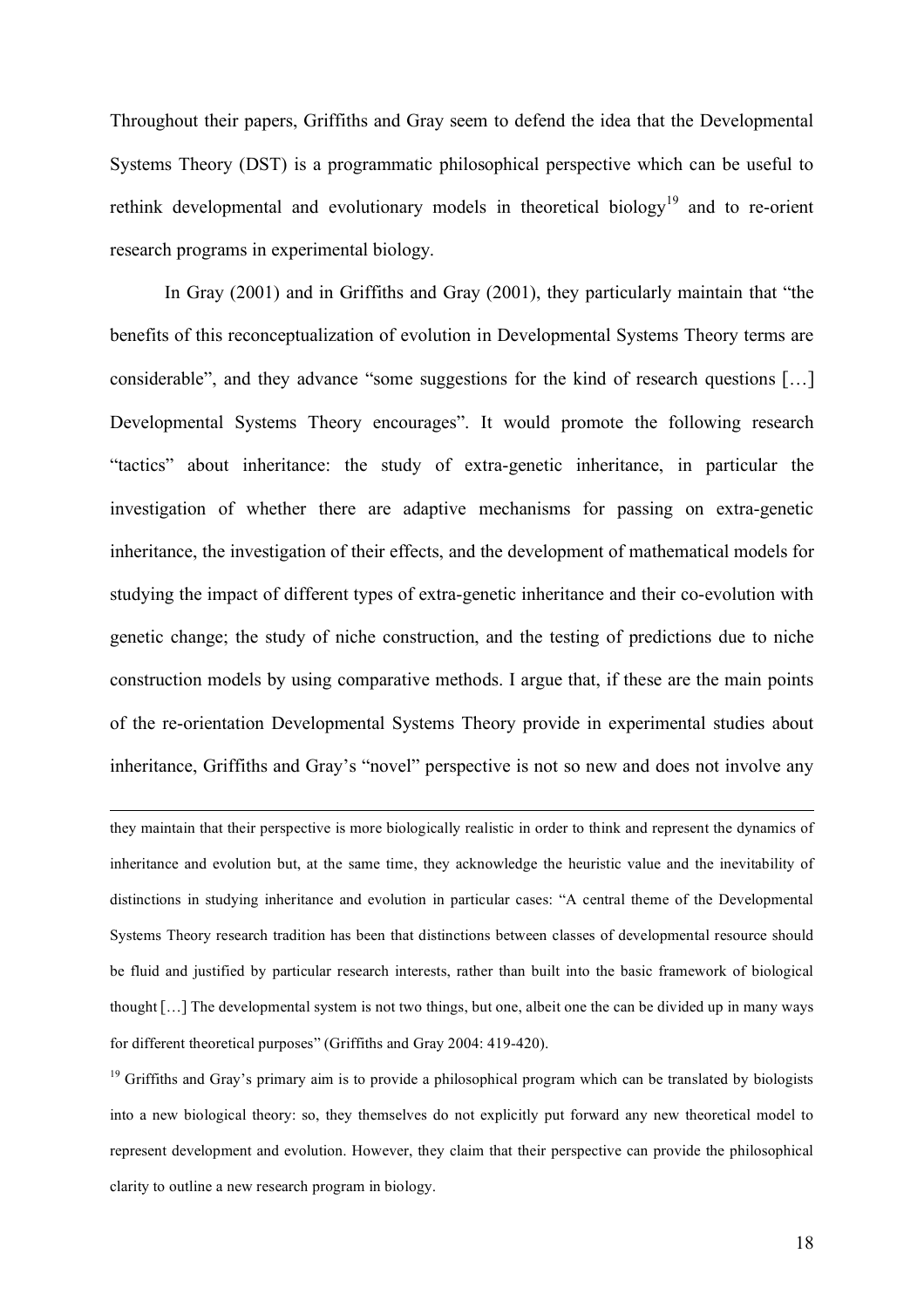re-focalization of biological research. Actually, all the research questions suggested by Griffiths and Gray are already topics of investigation about inheritance in experimental and in theoretical biology and do not need a radical reworking of biological concepts in order to be considered by biologists<sup>20</sup>. Furthermore, all these kinds of investigation can be performed only by distinguishing different systems (or factors) of inheritance, and by studying their relative independence and their reciprocal influences in particular cases – i.e., what Griffiths and Gray refuse from a theoretical point of view<sup>21</sup>.

Griffiths and Gray's holistic idea that organisms inherit the entire developmental matrix is certainly more rich and complete than alternative accounts of inheritance limited to a

 $21$  For instance, Kitcher (2001), even though sympathetic to the interactionism of Developmental Systems Theory, stresses that its empirical applicability in biology is a highly problematic task. In particular, he shows that Developmental Systems Theory cannot give an answer to the obvious question a sympathetic biologist reading Griffiths and Gray would ask, which is "How do I put these ideas to work in concrete situations?". Kitcher continues: "This does not mean that […] 'developmental systems theory' should be abandoned but that this kinds of work needed to make them viable pieces of biological theory are specific models for tackling interesting problems (rather than philosophical diagnoses of previous errors). It would be *very* interesting, for example, to see a developmental systems analysis of early development in *Drosophila* […] substituted for some part of population genetics" (Kitcher 2001: 413).

<sup>&</sup>lt;sup>20</sup> I guess that Griffith and Gray would reply to me by suggesting that biological researches focused on extragenetic inheritance provide the evidence for the empirical applicability of Developmental Systems Theory in the study of inheritance. More generally, Griffiths and Gray seem to consider almost the entire book *Cycles of Contingency* (2001) as a collection of biological works according to Developmental Systems Theory. On the contrary, I suggest that, even though these works focus on some major themes of Griffiths and Gray's version of Developmental Systems Theory (i.e., the role of development and of extra-genetic inheritance in evolution, the importance of interactions among developmental factors and between organism and environment), they cannot be considered as evidence for its empirical applicability in biological research because, contrary to Griffiths and Gray's version of Developmental Systems Theory, they do not characterize inheritance in a holistic way (cf. Jablonka and Lamb 2001 and Laland, Odling-Smee, Feldman 2001, in *Cycles of Contingency*).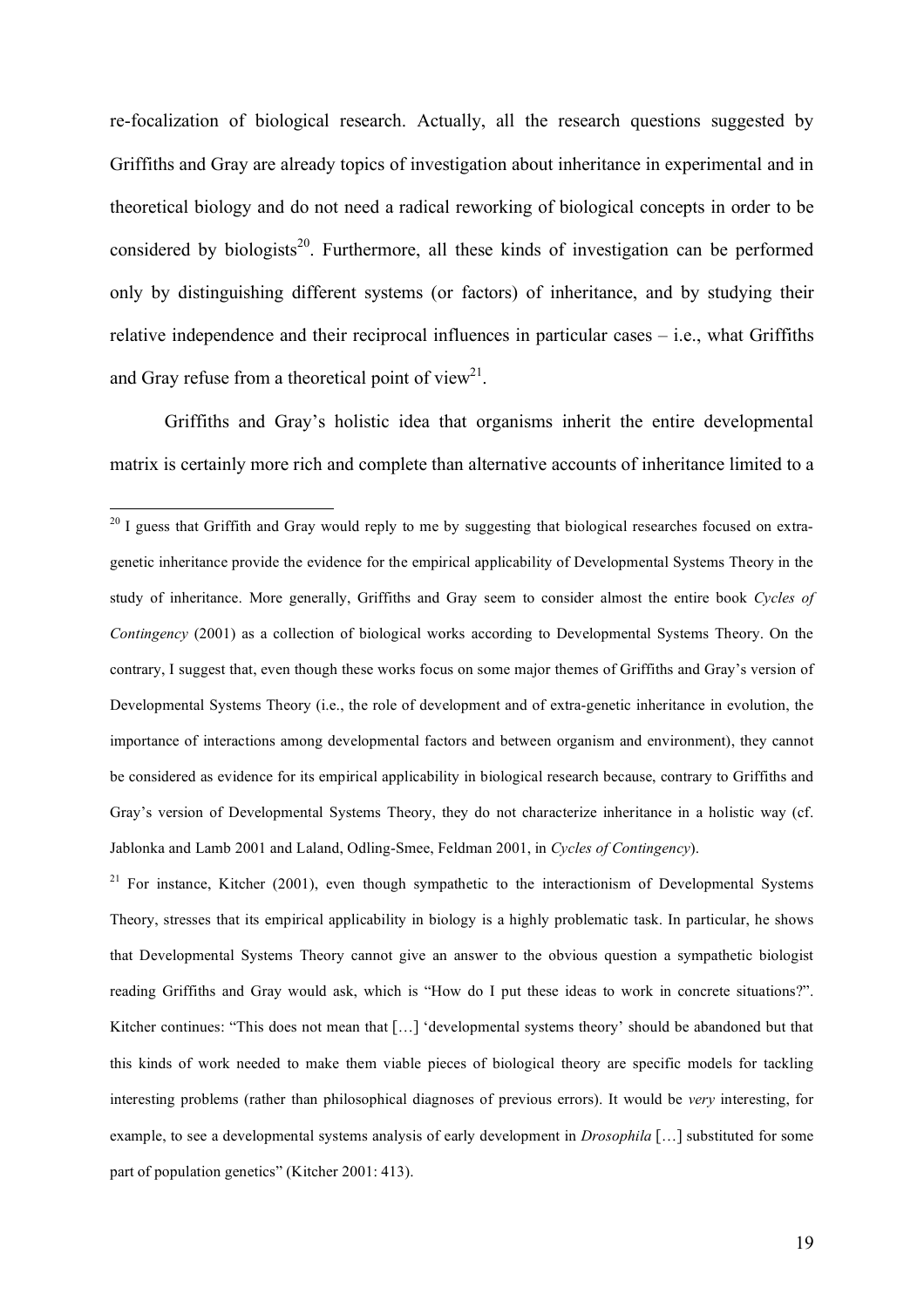small set of hereditary factors in additive interaction. Nevertheless, I argue that, if we understand inheritance as a whole system composed of multiple quasi-independent subsystems of inheritance in non-additive interaction (that is not Griffiths and Gray's representation of the inheritance system), it is more useful and more biologically realistic to maintain their relative distinctions in order to understand their interactions and reciprocal influences. Griffiths and Gray's holistic approach turns out to be less informative than the representation of inheritance I defend, because it simply tells us that organisms inherit a very complex system of non-linear interactions, but it says nothing more about the dynamics allowing such a system to be inherited (to re-occur or to be reconstructed in each generation, in Griffiths and Gray's terms).

For this reason, Griffiths and Gray's attempt to provide some new basis for research in theoretical and experimental biology seems to collapse: by adapting Oyama's words (Oyama 2000b: S343), I suggest that what they propose is quite a general revision of biological concepts which cannot pretend (at least in the case of the reconceptualization of inheritance) to provide a more realistic representation of the biological dynamics and more powerful tools for empirical investigations and predictions<sup>22</sup>. In other words, I do not deny the value of Griffiths and Gray's version of Developmental Systems Theory as an interesting philosophical perspective for looking at biological reality with different eyes (i.e., focusing on its systematic and interactive character). Nevertheless, when it is in question to translate their reconceptualization into new theoretical models and to apply it in empirical studies, its holistic character lets out to be problematic.

In particular, the application of Griffiths and Gray's proposal in experimental biological research reveals an impracticable task: it is impossible to analyze and explain how

<sup>&</sup>lt;sup>22</sup> See note 2 about the contrast between what Oyama, Griffiths and Gray claim (2001) about Developmental Systems Theory as a theory, and what Griffiths and Gray maintain in their own papers.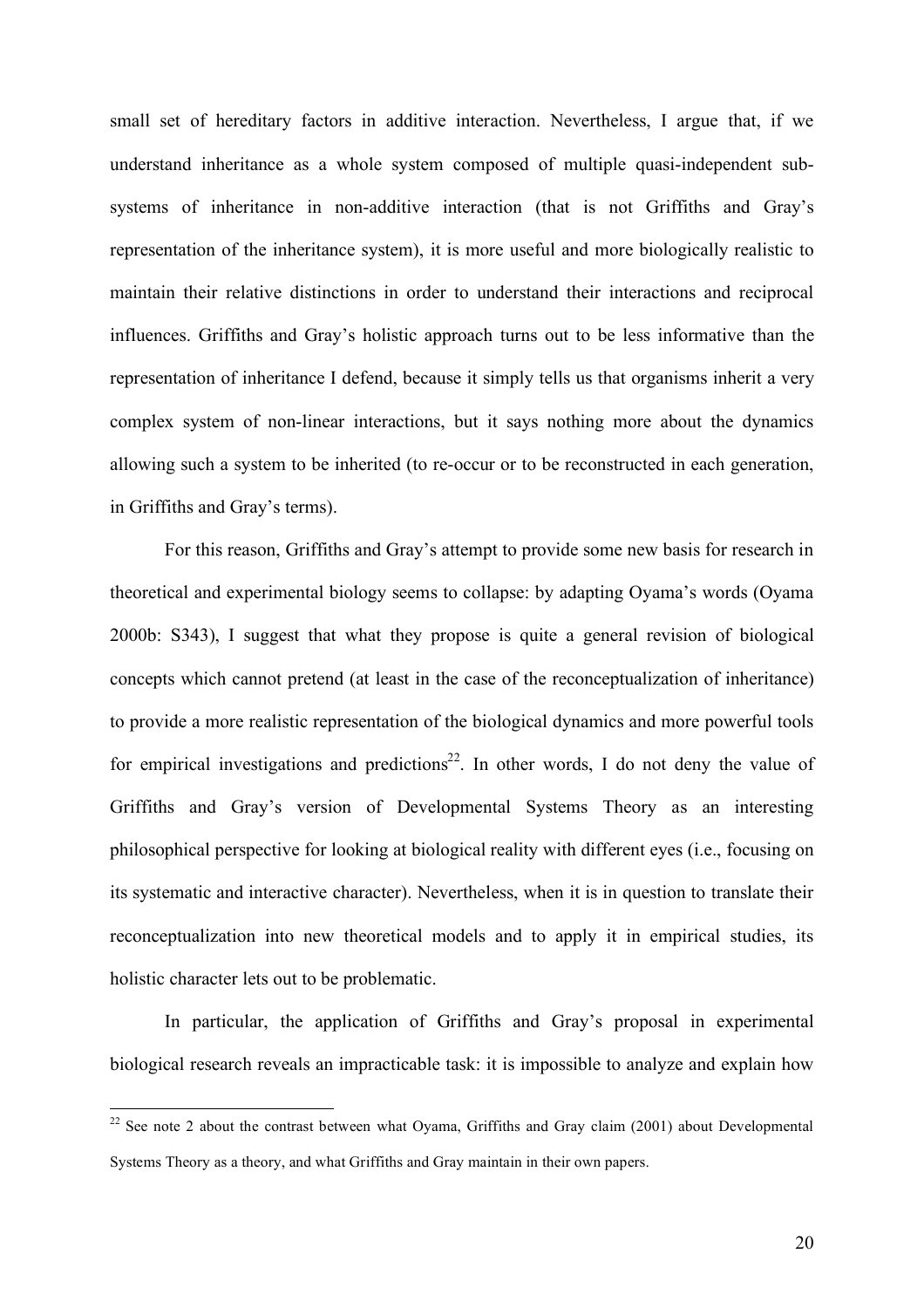genetic and extra-genetic factors in interaction (i.e., "the entire developmental matrix") are passed on across generations and have an impact on the evolutionary process without analyzing, distinguishing and untangling all systems, or factors, of inheritance. I suggest that Developmental Systems Theory does not collapse into an "unmanageable holism" (Sterelny *et al* 1996) only because Griffiths and Gray are compelled to acknowledge one point they refuse from the philosophical point of view: they recognize that, in biology, experimental investigation without distinctions is an impossible task.

## **III) No place for some important distinctions in the evolutionary "causal parity" thesis**

First of all, let us recall that Griffiths and Gray refuse the conventional definition of evolution as change in gene frequency because it attributes an evolutionary causal primacy to genes. In contrast, they propose to extend what they call the "causal parity" thesis from development to evolution: this means that, according to them, no hereditary factor has a privileged causal responsibility either in development or in evolution: even though they can have different causal roles, they are all on a par as to explain the evolutionary process.

Let us examine more in detail Griffiths and Gray's reasoning to argue for the "causal parity" thesis and for their reconceptualization of evolution. First, they claim that "organisms inherit much more than just DNA" (Gray 2001: 7), that is many other extra-genetic developmental resources (i.e., persistent resources, collectively generated resources, parental resources, and self-generated resources) and the interactions among them. Second, they suggest that, as an extra-genetic factor is inherited, it plays an evolutionary causal role. Third, from the evidence for extra-genetic inheritance and its causal role in evolution, they argue, against the conventional view, that all genetic and extra-genetic hereditary factors are "on a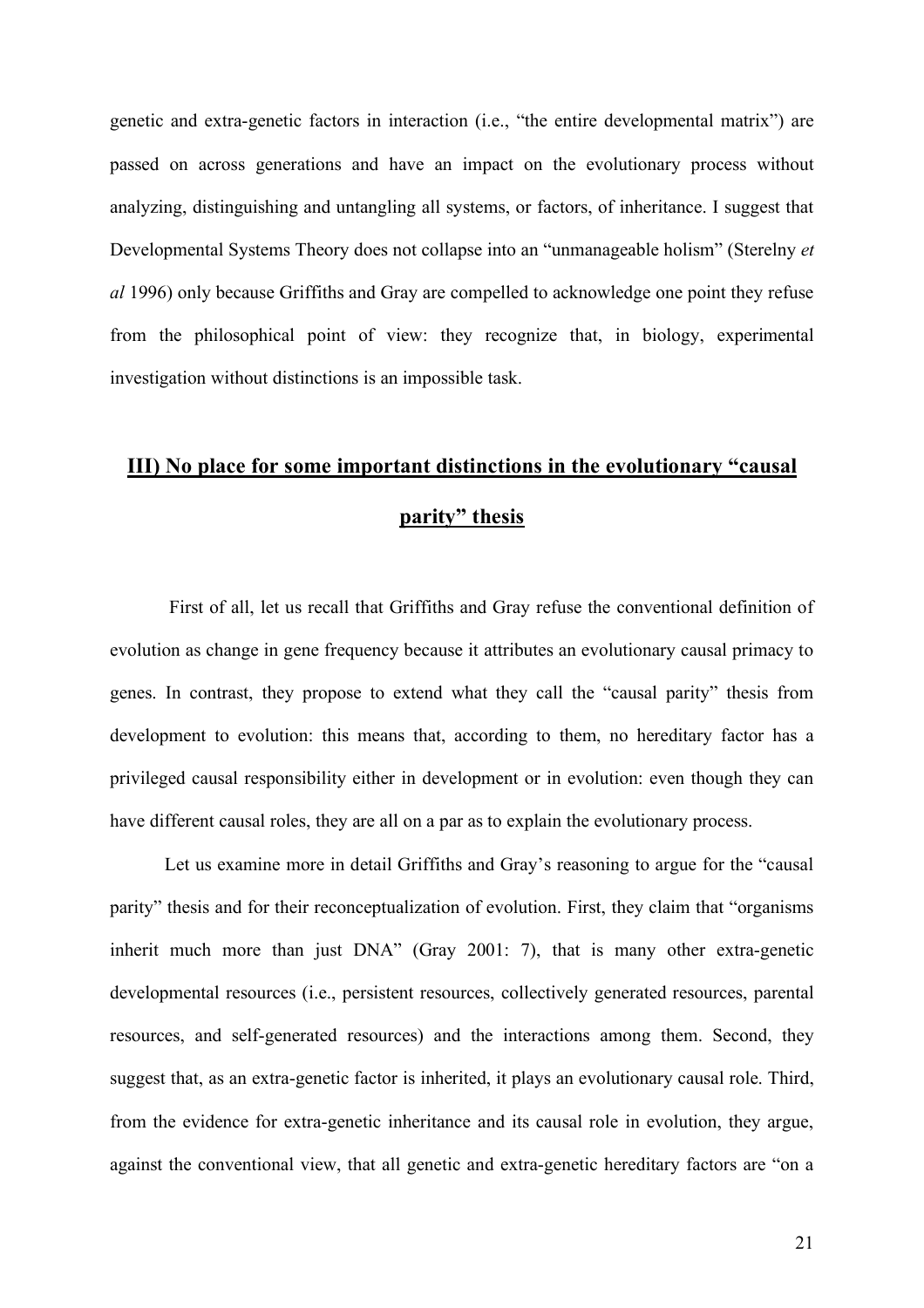par" as to their causal responsibility in the evolutionary process: "the role of genes is not more unique than the role of many other factors […]: the supported asymmetry between the role of genes and the role of other developmental resources evaporates when closely analyzed […]; other developmental resources do just the same" (Griffiths and Gray 1994: 277, 299). In other words, they argue that neither metaphysical nor empirical distinctions can be used in order to confer a causal primacy to one kind of hereditary factors (e.g., genetic factors) with respect to the others (e.g., extra-genetic factors) in evolution (this is what they call the "causal parity" thesis) $^{23}$ .

Finally, on the basis of the "causal parity" thesis, they conclude that evolution cannot be defined as change in gene frequency; rather, "evolution can be narrated from a Developmental Systems perspective that does not privilege any component of the system" (Griffiths and Gray 2004: 420): it is "change over time in the developmental system (DS) of a lineage" (Griffiths and Gray 2004:  $422)^{24}$ . Thus, Griffiths and Gray consider the Developmental System both as the unit of development and evolution; as they explicitly claim, they think that "Evolutionary causes are not different from developmental causes"

<sup>&</sup>lt;sup>23</sup> In particular, one way Griffiths and Gray argue in favor of the idea that all genetic and extra-genetic factors are on a par as regard their causal responsibility in development and in evolution (i.e., the "causal parity" thesis) is by criticizing the idea that only genes are information-carriers: according to them, no characterization of the concept of information can isolate genes as privileged cause of development and evolution because any definition of information which can apply to genes can also equally apply to all the other extra-genetic factors See Lorne's abstract in this volume.

 $^{24}$  Griffiths and Gray propose a variety of slightly different definitions of evolution. Here is a sample: "Evolution is change over time in the composition of populations of developmental systems" (Griffiths and Gray 2001: 214); "Evolution is change in the nature of populations of developmental systems" (Griffiths and Gray 2004: 420); "Evolution is change across generations in the distribution and composition of populations of developmental systems" (Gray 1992: 182).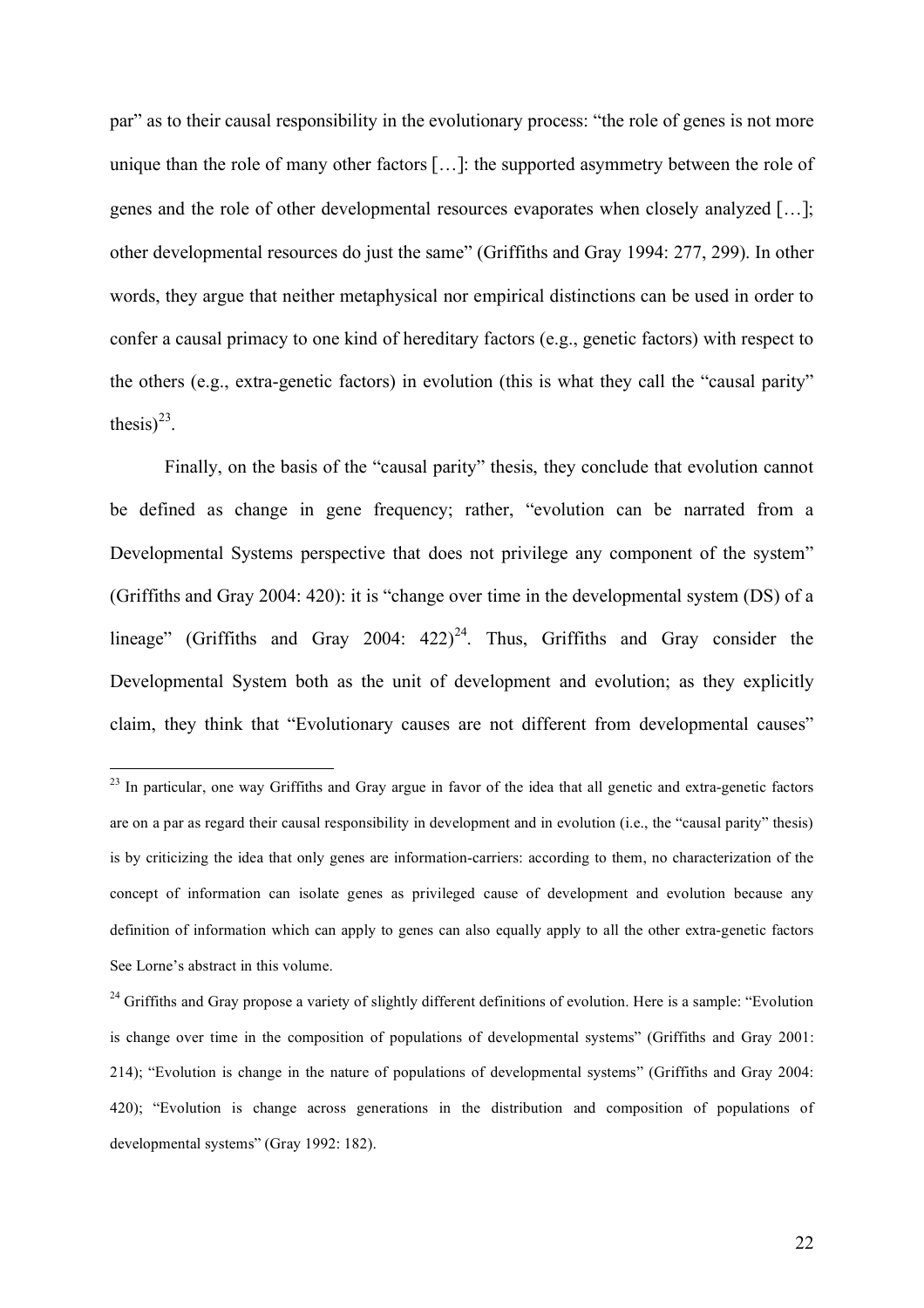(Gray 1992: 187): all hereditary resources and interactions have equally important causal roles both in development and in evolution.

I argue that Griffiths and Gray's argument for what they call the "causal parity" thesis is not sufficiently rigorous and warranted for the following reason: they do not provide any empirical evidence to support the claim that all genetic and extra-genetic hereditary factors are equally important as regard their evolutionary causal role and so are on a par as to explain evolution. On the contrary, they completely ignore that hereditary factors can differ in some important respects, in particular as to the scope of their effects across evolutionary time. Actually, I argue that the evolutionary potential of hereditary factors transmitted (stable, in Griffiths and Gray's terms) over many generations is more important than the evolutionary potential of hereditary factors transmitted over only one generation because the former, by being transmitted more or less reliably across many generations, can be subject to several events of selection and drift, and so can potentially lead up to more significant long-term evolutionary consequences (for instance, adaptations) than the former.

By this claim, I do not intend to deny the evolutionary causal role of hereditary factors transmitted over only one generation; on the contrary, I even suggest that factors not transmitted at all (i.e., in Griffiths and Gray's terms, not stable over successive generations) can have a causal responsibility in evolution as they can play a role in the differential survival and reproduction among organisms. Moreover, I do not even intend to defend the causal primacy of genes in evolution as conceived by the conventional view. Rather, I want to argue that there is a causal asymmetry, not between genes and all the extra-genetic factors, but between hereditary factors transmitted over many generations and hereditary factors transmitted over only one in terms of the scope of the evolutionary effects they can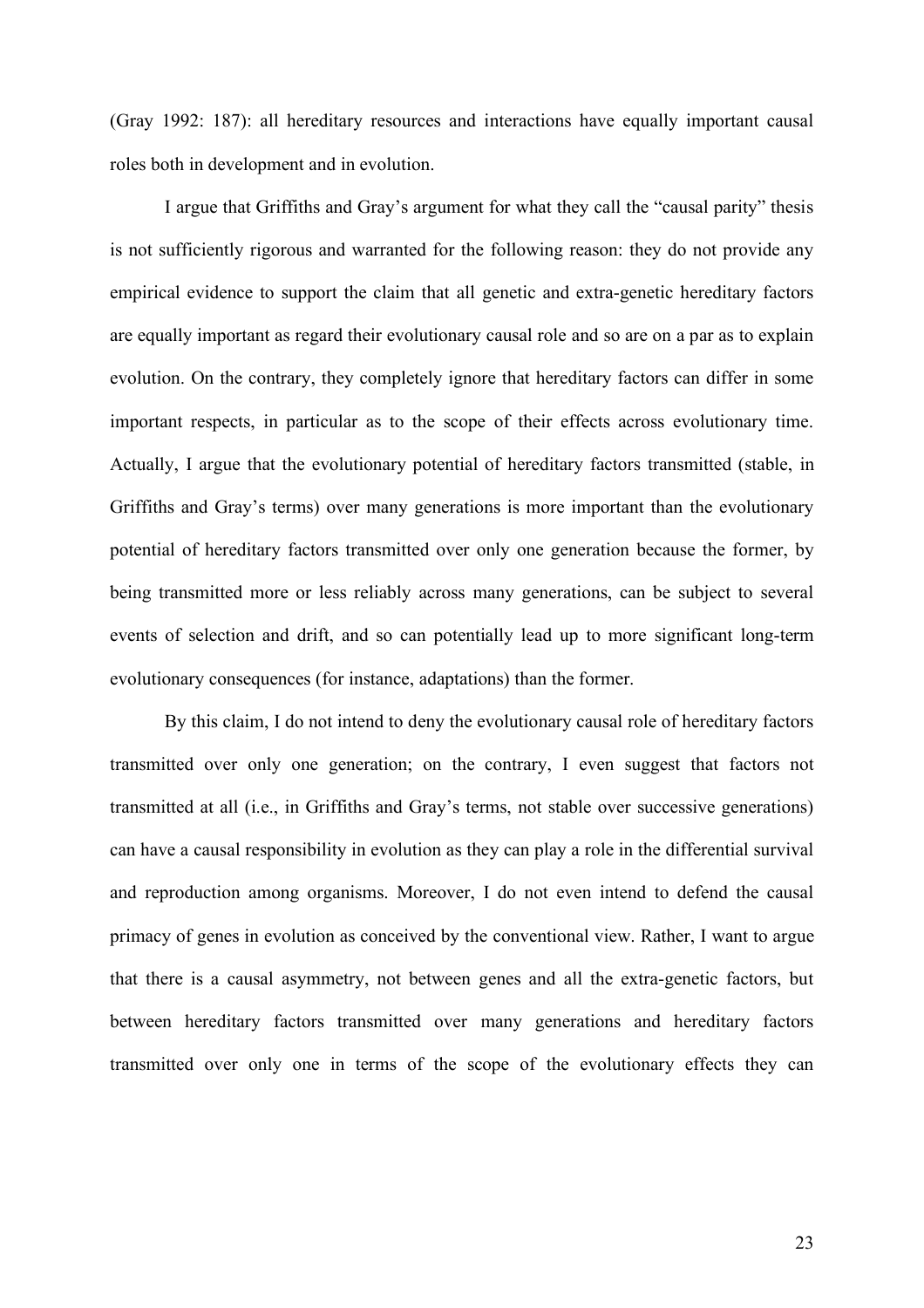respectively produce<sup>25</sup>. In particular, in order to stress some limits of Griffiths and Gray's "causal parity" thesis, I intend to underline the two following points: first, for an extra-genetic developmental factor to be hereditary is not a sufficient condition to be on a par with genes as an evolutionary cause; second, for a factor to be hereditary is not even a necessary condition to have a causal role in evolution.

So, in contrast to Griffiths and Gray, I suggest to distinguish 1) developmental factors which are transmitted over only one generation (e.g., in the case of mammals, cytoplasm factors like intracellular chemical gradients and antibodies, methylation marks, extracellular chemical influences, etc.), and 2) developmental factors which are transmitted over many generations (e.g., in the case of mammals, genes, endosymbionts, mithocondria, some factors due to the activity of niche construction, etc.).

First, let us consider developmental factors transmitted over only one generation (e.g., from generation1 to generation2). Such factors explain the resemblance between parents (generation1) and offspring (generation2). They can contribute to the differential fitness among generation1-organims in a generation1-population: this means that they can have a causal responsibility in the differential survival and reproduction among generation1 organisms, so they can be differentially passed on to generation2-organisms (offspring). However, factors transmitted over only one generation (from generation1 to generation2) are not transmitted again (from generation2 to generation3): therefore, they can only be causally responsible for short-term effects lasting during a limited evolutionary stage (from generation1 to generation2), but not across the long-term evolutionary time. Moreover, as

<sup>&</sup>lt;sup>25</sup> Hereditary factors transmitted over only one generation and over many generations can vary depending on the species considered and the particular contingent history of the organisms concerned (e.g., there are big differences between metazoans and other living beings like bacteria as to the transmission of hereditary factors over time). It is also worth to note that hereditary factors are different with regard to the unit of evolution considered (populations of genes, cells, organisms, etc.).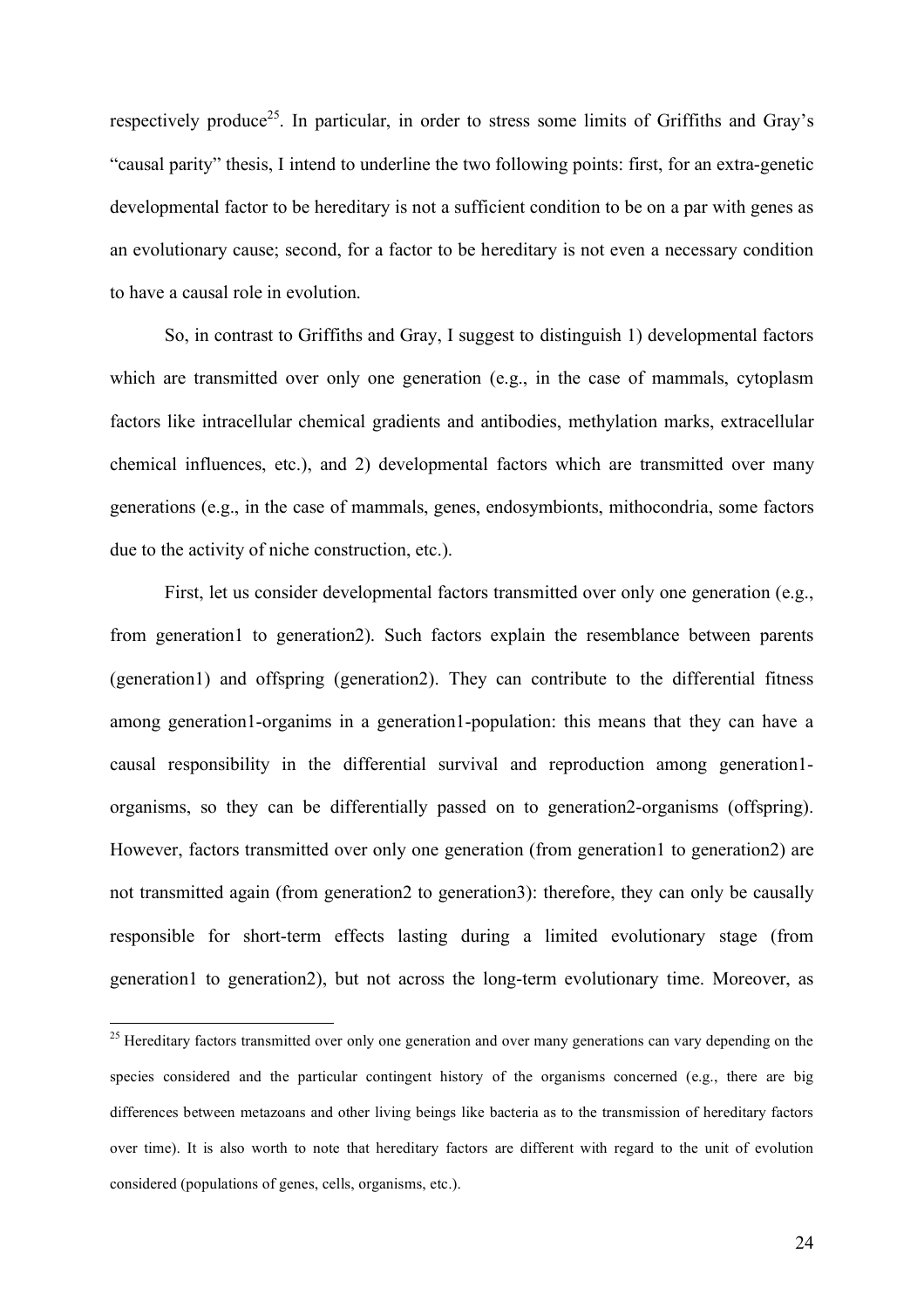such factors are transmitted over only one generation, they cannot be subjected to several events of selection and/or drift, so they can rarely lead up to significant evolutionary effects (e.g. adaptations) because they die out after only one generation.

Let us now consider the second category of hereditary factors I distinguished above, that is the set of developmental factors transmitted over many generations. In contrast to factors transmitted over only one generation, hereditary factors belonging to this second category can have a causal responsibility in both short-term and long-term evolutionary effects. In virtue of the fact that they can be passed on from parents to offspring in many successive generations, they can be subjected to several events of selection and/or drift over time, so they can lead up to major long-term consequences in evolution: in particular, in the case of cumulative selection, they can lead up to adaptations<sup>26</sup>.

On the basis of the distinction of these two categories of developmental factors with respect of their evolutionary potential, I advance my criticisms against Griffiths and Gray's "causal parity" thesis in the case of evolution. I argue that all genetic and extra-genetic hereditary factors are not on a par as causes of evolution, and so are not equally important in order to explain the evolutionary process, because some factors (developmental factors transmitted over many generations) can produce more significant long-term evolutionary results than others (developmental factors transmitted over only one generation). For instance, let us consider inheritance in mammals (e.g., elephants) and investigate the respective evolutionary potential of some factor transmitted over many generations (e.g., some allele) and of some factor transmitted over only one generation (e.g., a methylation pattern)<sup>27</sup>.

 <sup>26</sup> As Sterelny *et al* (1996: 400) says: "If selection is to explain major adaptation it must be cumulative. Innovation is the result of a long sequence of selective episodes rather than one".

 $27$  It is worth to notice that methylation patterns can also be transmitted over more than one generation: it depends on the species and on the contingent history of the organisms considered. For instance, methylation marks can be transmitted over many generations in unicellular organisms and in pluricellular organisms with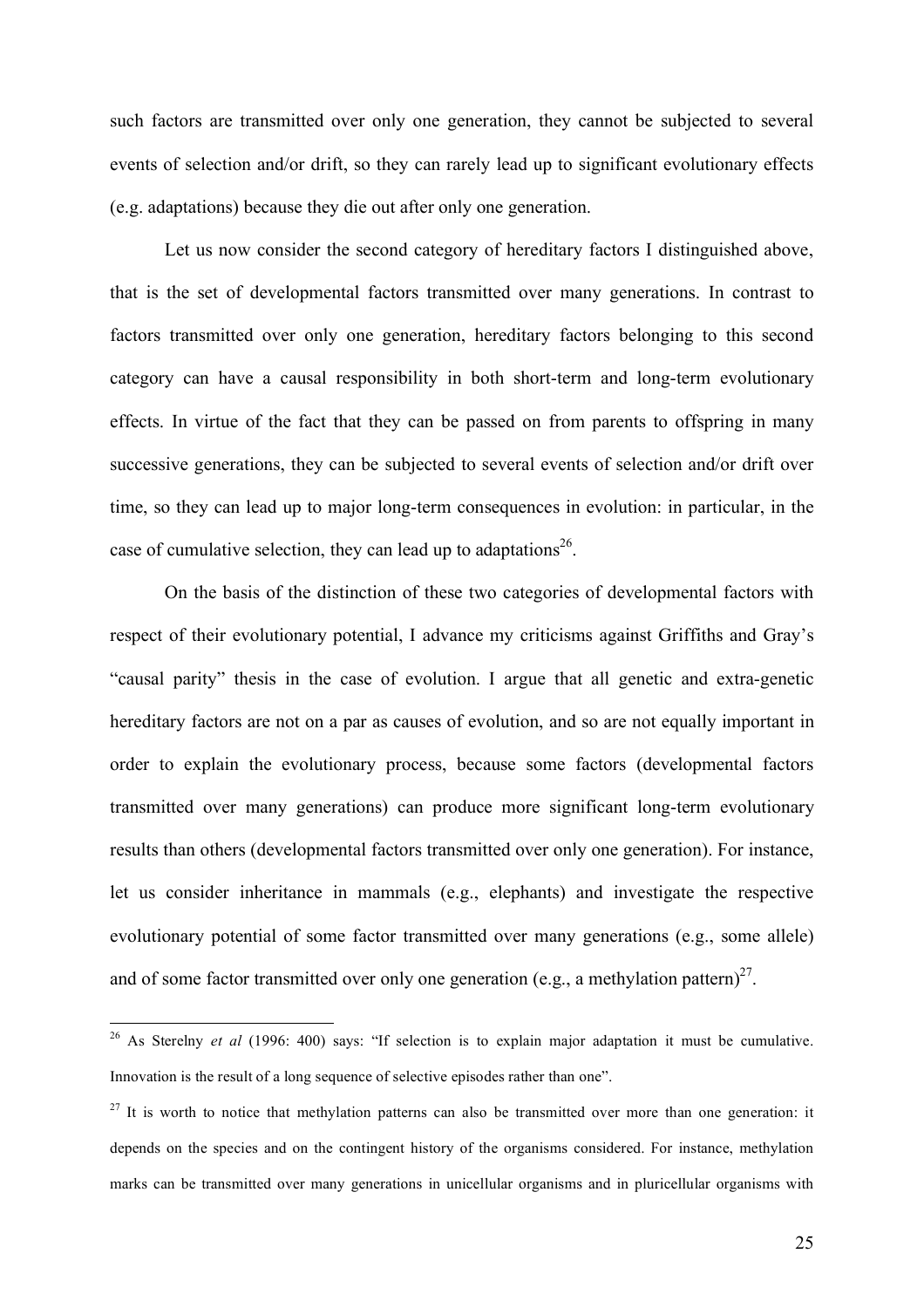First, let us deal with genetic inheritance and its potential evolutionary consequences. Let us imagine a situation in which two allelic forms (*A* and *a*) of a gene involved in the expression of a phenotypic trait P (e.g. ear size) are present at locus L and have the same frequency (50% *A* and 50% *a*) in a population of generation1-mammals (e.g., elephants). Furthermore, let us assume that, during generation1, environmental conditions change (e.g., there is a sudden increase of temperature) and that, in such a new situation, individuals with the *A* allele turn out to be fitter than individuals with the *a* allele (e.g., because the *A* allele contributes to the production of big ears, which are better than little ones to regulate body temperature). Thus, generation1-organisms (elephants) with the *A* allele are positively selected, the *A* allele is transmitted to the next generation, and so its phenotypic effect (the trait "big ear size") too: in generation2-population, the *A* allele frequency increases (the *a* allele frequency decreases). If generation2-individuals with the *A* allele turn out again to be fitter than individuals with the *a* allele (e.g., because the temperature remains high, or because it increases further), they are positively selected again, the *A* allele is transmitted to the next generation and, as a result, the phenotypic trait P ("big ear size") too: in generation3 population, the frequency of *A* further increases (the frequency of *a* further decreases). We can imagine that the phenotypic trait P ("big ear size") is subjected to many events of selection in successive generation (i.e., cumulative selection), so that the *A* allele and the trait P ("big ear size") are transmitted, more or less reliably, over the long-term evolutionary time: in this manner, the *A* allele can come to fix in the population and lead up to a long-term evolutionary effect (an adaptation, e.g., a certain big ear size).

Let us now consider the inheritance of methylation marks, which in mammals are rarely transmitted from parents to offspring because they are usually erased in germ-line cells.

asexual reproduction; on the contrary, in mammals they are rarely transmitted over more than one generation and, more often, they are not transmitted at all. See Jablonka and Lamb 2005.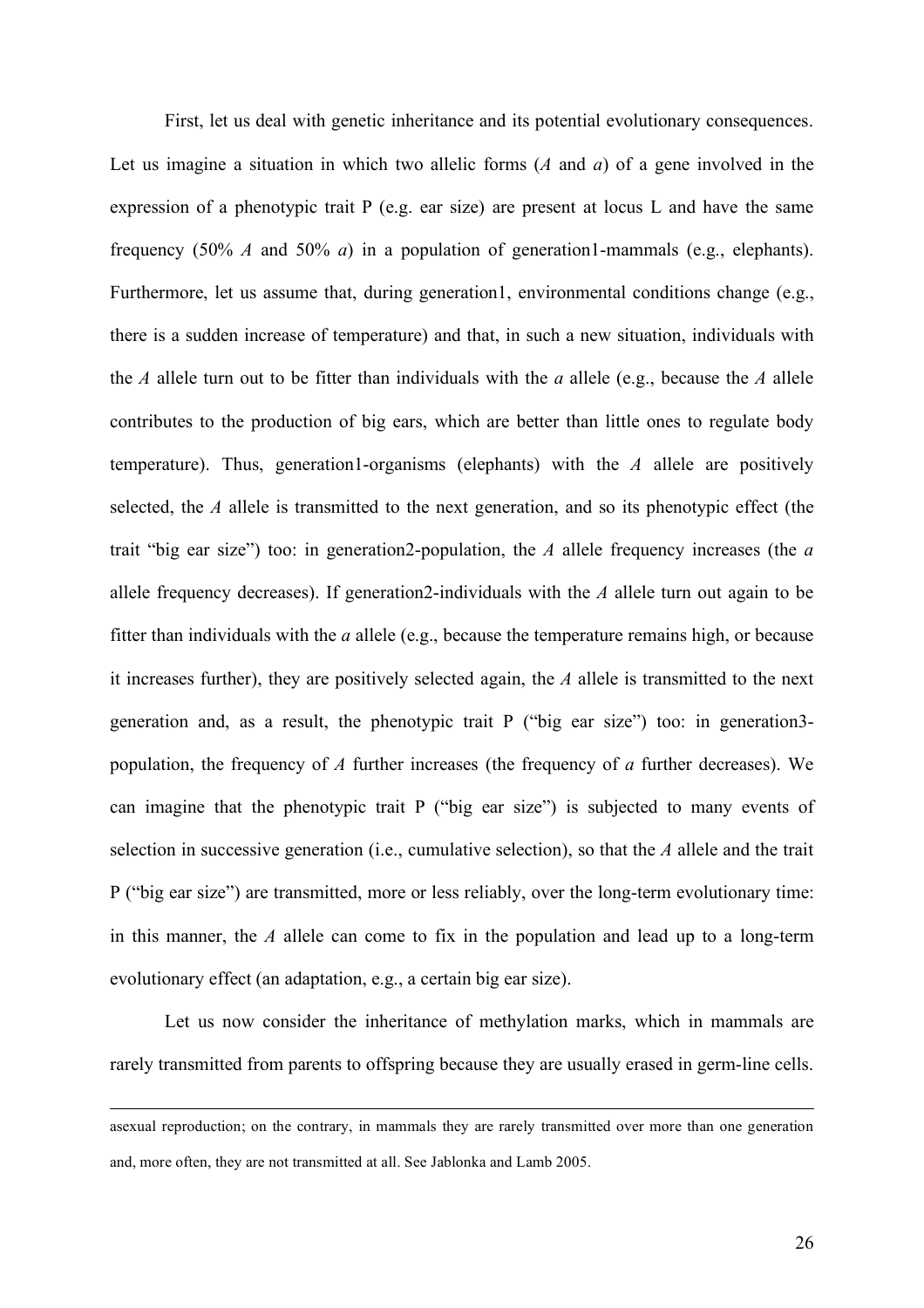Anyway, it can happen that they are transmitted over one generation through the process biologists call "genomic imprinting"<sup>28</sup>. So, let us at least assume that some methylation marks are transmitted over one generation (from generation1 to generation2). Contrary to the case of the *A* allele described above, the methylation marks cannot be subjected to several events of selection and so cannot lead to any major evolutionary effect (an adaptation): in fact, even though they can play a causal role in the differential survival and reproduction among generation1-organisms (mammals) and they can be passed on from one generation to the next (from generation1 to generation2), then they are erased during the embryonic development of generation2-offspring and so they cannot be further transmitted (from generation2 to generation3). Therefore, as Jablonka and Lamb claim (2005: 140) "such constantly changing epigenetic marks are not likely to be the raw material for adaptive evolution".

Finally, let us examine a situation concerning both genetic and epigenetic hereditary factors, in particular in which epigenetic changes influence the selection of genetic variation (i.e., genetic assimilation)<sup>29</sup>. Let us imagine that the genome of some organisms (e.g., mammals) in a generation1-population is characterized by some methylation marks inhibiting the expression of some gene G at locus L: genetic variation can accumulate at the silenced locus L without being expressed, and the effect is always some phenotype I call P1. Let us further imagine that some environmental stress (e.g., a heat-shock) induces a change of the methylation marks so that the hidden genetic variation at the silenced genetic locus L is

<sup>&</sup>lt;sup>28</sup> During the egg and the sperm production, chromosomes acquire respectively a set of maternal chromatin marks and a different set of paternal chromatin marks. However, such chromatin marks are intrinsically transient because they are erased when one chromosome passes from one sex to another and new sex-specific marks are established. See Jablonka and Lamb 2005: 139-140, 254-258.

 $29$  Genetic assimilation is a process whereby phenotypic variation induced by environmental stimuli becomes genetically fixed in a population: in this manner, phenotypic variation no longer requires the environmental signal for expression.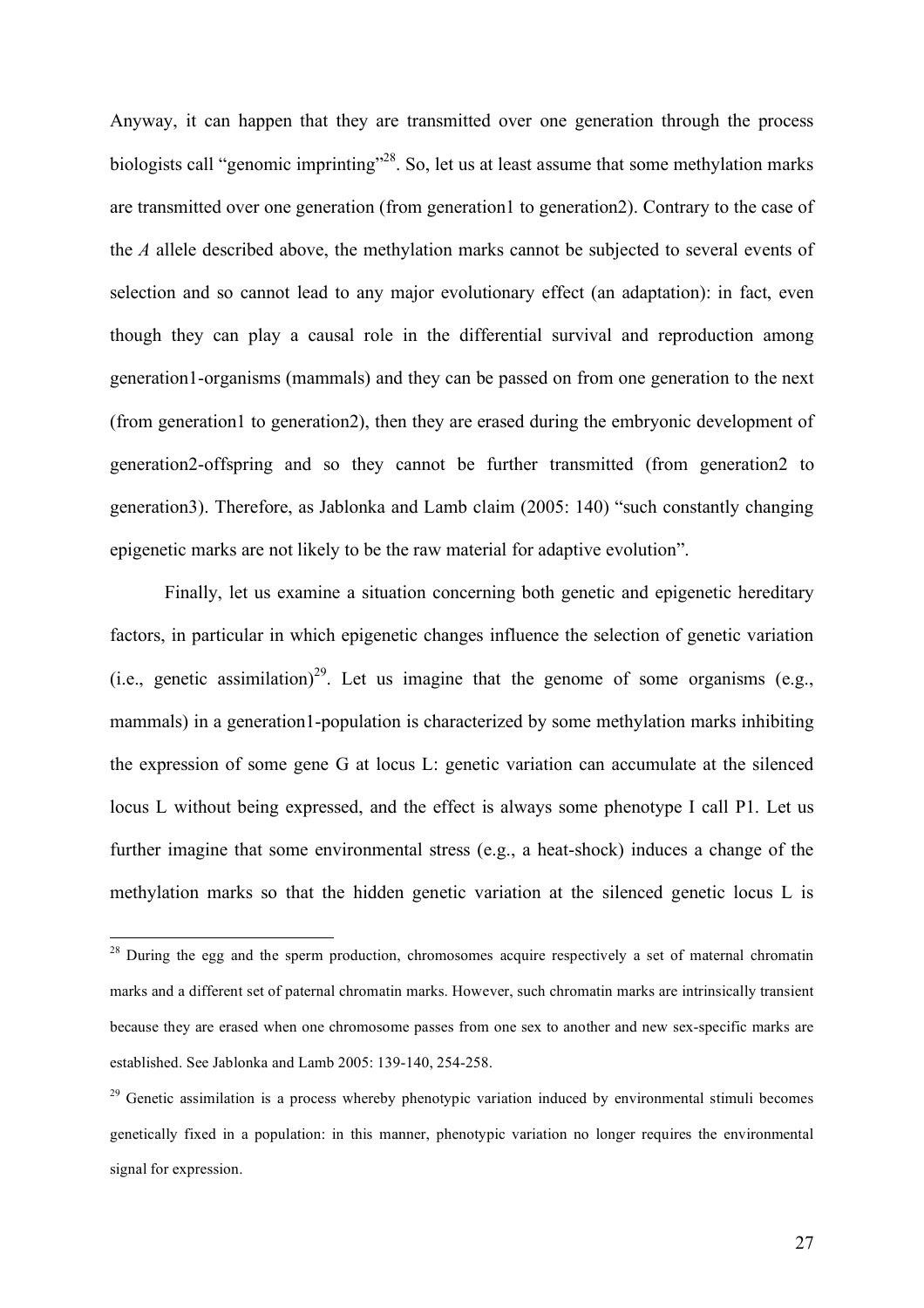revealed: as a result of the induced epigenetic changes, the gene G is expressed and the effect is a different phenotype I call P2. The environmentally induced phenotypic variation (P2) can be reproduced in the next generation (generation2) if the induced epigenetic changes are transmitted from parents to offspring (from generation1 to generation2)<sup>30</sup>. Or, if the environmental stimulus (the heat-shock) lasts in generation2, it can induce again the same change of methylation marks, and so the phenotype P2. However, if we assume that methylation marks are transmitted over only one generation and we imagine that the environmental stimulus wears off after a few generations, we can conclude that, in this case, the phenotypic variation P2 can just be a short-term evolutionary effect because it disappears from the population after a few generations (when methylation marks are erased or when the environmental stimulus wears off). On the contrary, if the hidden genetic variation expressed in stressful environmental conditions reveals to be advantageous (i.e., if the induced phenotype P2 reveals to be advantageous), it can be positively selected, transmitted from parents to offspring, be subjected to further selective events over many generations, and finally fix in the population: the phenotypic variant P2 come to be expressed even when epigenetic marks are erased and without any inducing environmental stimulus. Only in this case (i.e., in virtue of the transmission of some factor over many generations, which in this case is the gene G) the phenotype P2 can evolve and turn out to be a long-term significant evolutionary effect (e.g., an adaptation).

The three situations I have just described above, in particular the last one (i.e., the process of genetic assimilation), clearly show the difference between, on the one hand, the evolutionary potential of factors transmitted over only one generation (e.g., methylation marks), which can only have short-term effects limited to the evolutionary step they are

<sup>&</sup>lt;sup>30</sup> As I said above, this is not always the case in pluricellular organisms with sexual reproduction, and in particular in the case of mammals I consider here.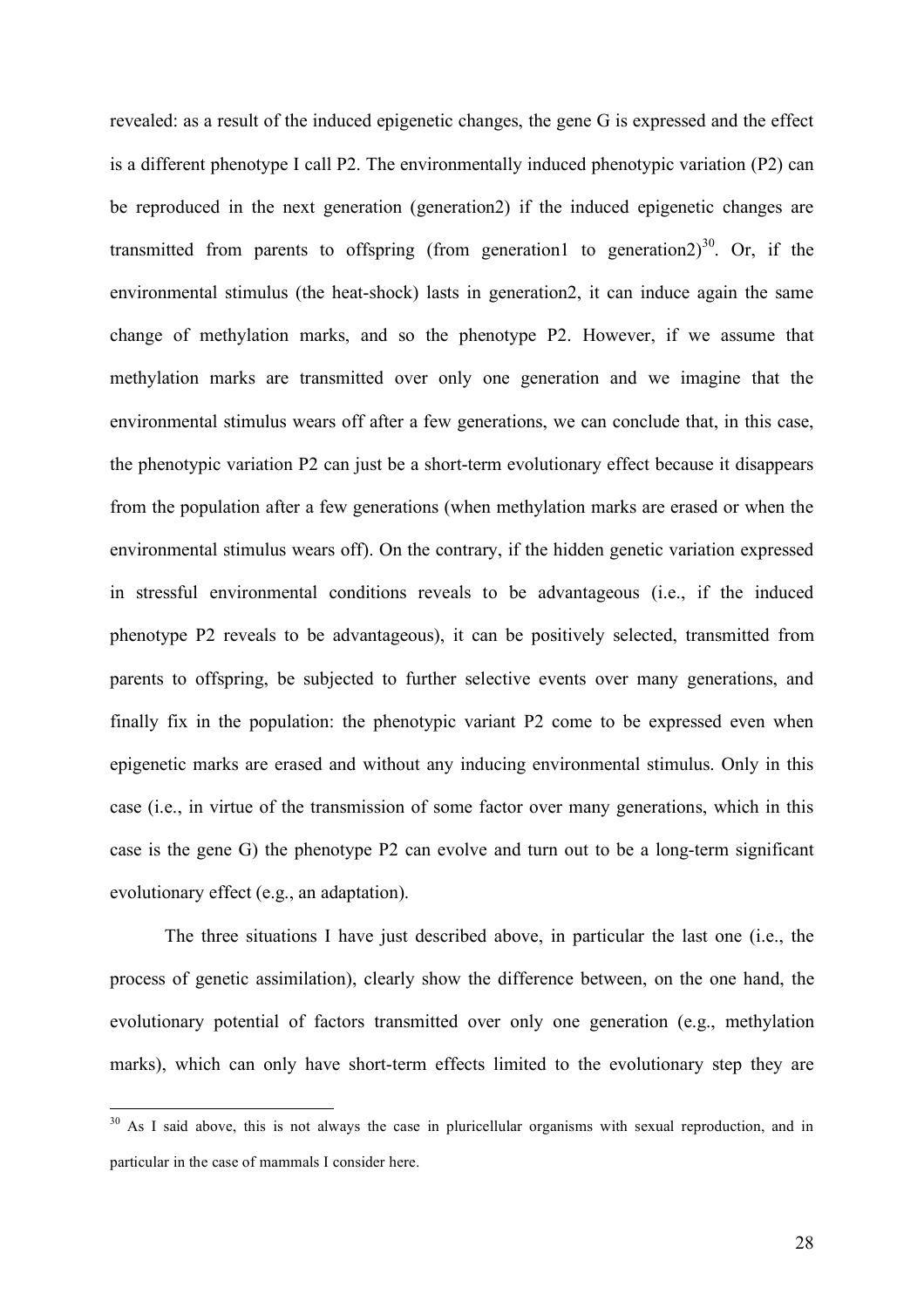passed on from one generation to the next; on the other hand, the evolutionary potential of factors transmitted over many generations (e.g., genes), which can be subjected to cumulative events of selection and/or drift and so can produce long-term effects in evolution. Therefore, against Griffths and Gray's "causal parity" thesis in evolution, I maintain that developmental factors transmitted over many generations are more important as evolutionary causes and as explanatory factors of evolution in comparison with factors transmitted over only one generation: the potential evolutionary effects of the former are more significant over time than the potential evolutionary scope of the latter.

I conclude by underlining both the aspects of Griffiths and Gray's perspective on evolution I agree with and the aspects I criticize. I am sympathetic with their criticisms against the traditional characterization of genes (or DNA sequences) as the only transmitted master molecules carrying the program for development: genes might have no privileged causal responsibility in evolution. More precisely, the major value of Griffiths and Gray's view of evolution is in that they underline the important causal contribution of extra-genetic hereditary factors to the differential survival and reproduction among organisms. (i.e., to selection, and so to the evolutionary process). Nevertheless, their perspective on extra-genetic inheritance turns out to be too radical and not useful for experimental research because of its holistic character: even though the "heredity holism" (Griesemer *et al* 2005: 526) Griffiths and Gray advance is valuable, in some respect, because it keeps always in view the contextdependency of every factor on the others, it risks losing sight of their differences. Actually, in order to contrast the conventional gene-centric view of evolution, Griffiths and Gray tend to consider all hereditary factors as equally important in evolution, and so ignore some distinctions (e.g., the difference I showed above between the evolutionary potential of factors transmitted over only one generation and over many generations) which are really important to understand the respective causal and explanatory role of hereditary factors as to evolution.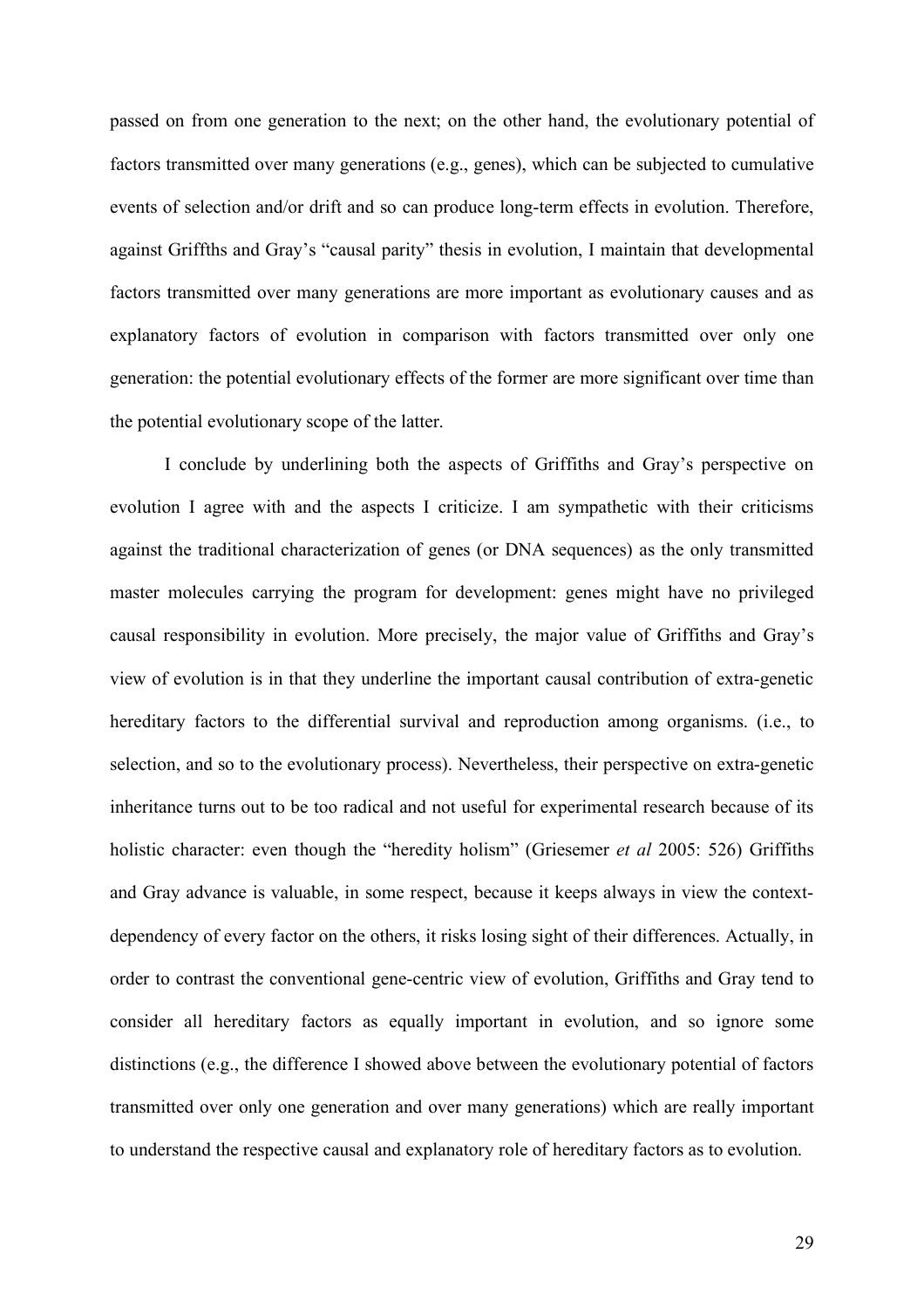Thus, with my present argument, I do not intend to maintain that developmental factors transmitted over only one generation, and also factors not transmitted at all, cannot have a causal role in evolution and are not relevant to explain the evolutionary process. On the contrary, as I stressed above, if such a factor partly determines the survival and the reproduction of some organism rather than another, it definitely has a causal role in evolution. However, I argue that Griffiths and Gray cannot put such factors on a par with developmental factors transmitted over many generations as to their causal role in evolution: indeed, the potential evolutionary effects due to factors transmitted over only one generation usually have a short-term scope, limited to a few generations, and rarely contribute to more significant long-term consequences in evolution.

### **Conclusion**

In this paper, I put forward three main criticisms of Griffiths and Gray's reworking of the concept of inheritance and evolution.

First, their concept of expanded and diffused inheritance is certainly richer and more complete than other accounts of inheritance limited to a small set of hereditary factors in additive interaction; nevertheless, because of its holistic character, its translation into novel theoretical models and into alternative analytical tools for researches on biological inheritance reveals to be a problematic task.

Second, by looking at the mechanisms of inheritance and their impact on evolutionary dynamics, Griffiths and Gray's holistic account of inheritance reveals to be less biologically realistic than other approaches because of its refusal to distinguish multiple systems of inheritance; on the contrary, such a distinction has a central role in biology, not only as a heuristic tool, but also as a more realistic representation of evolutionary phenomena.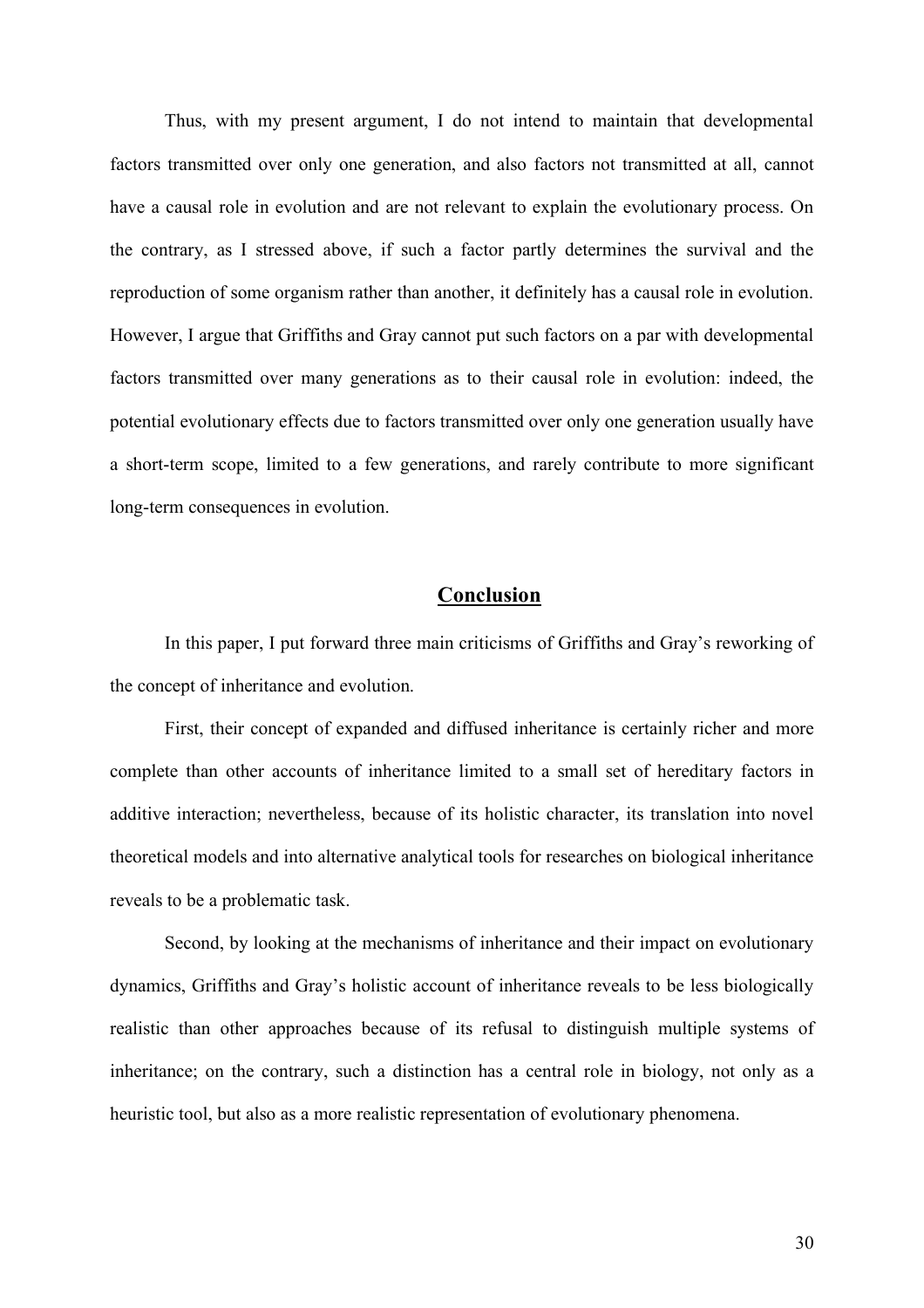Third, Griffiths and Gray's evolutionary "causal parity" thesis is not sufficiently warranted because it does not take into account the important difference between developmental factors transmitted over only one and developmental factors transmitted over many generations as regard their causal role in evolution.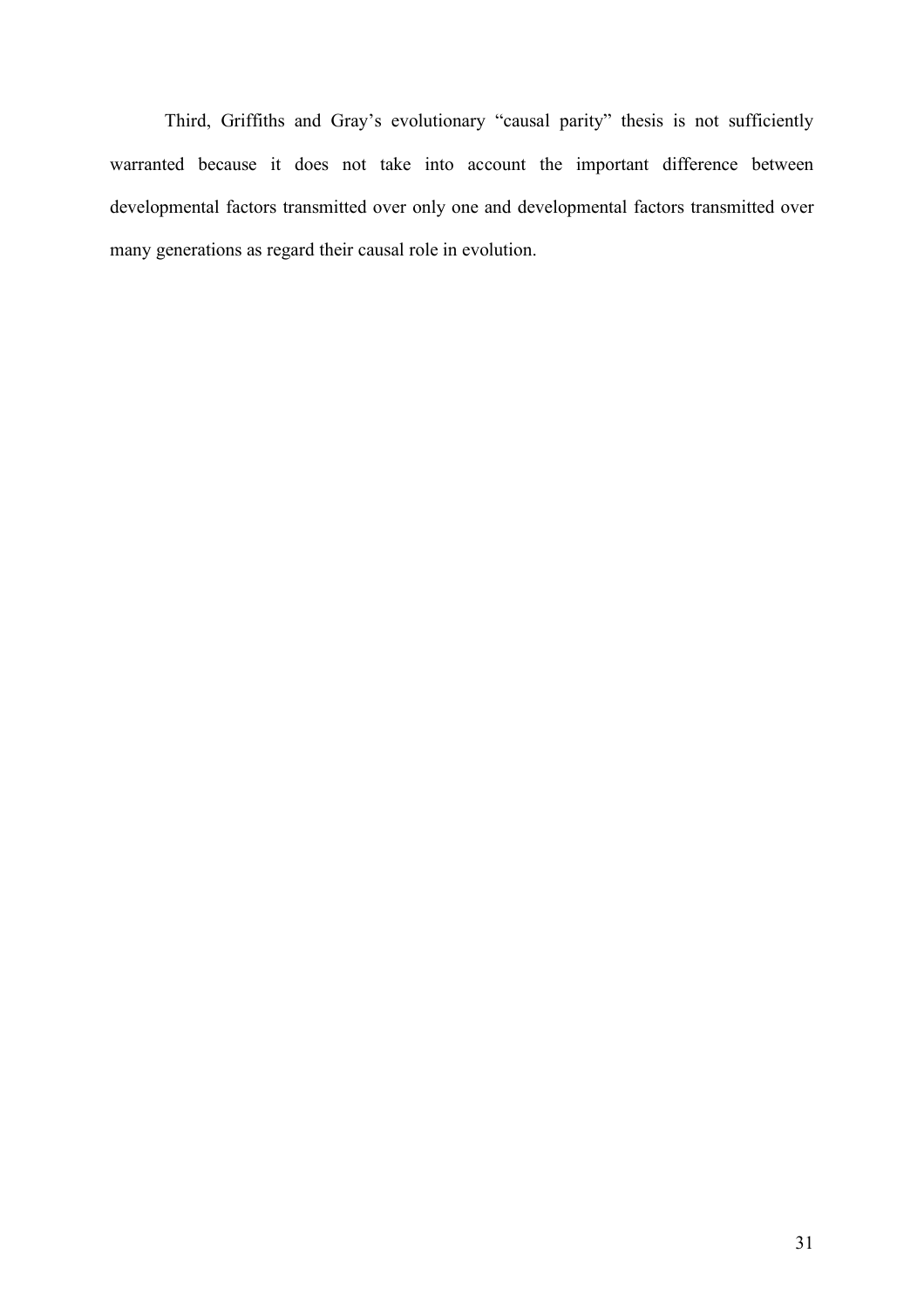#### **Acknowledgments**

Many thanks to Marie-Claude Lorne, Anouk Barberousse, Thomas Pradeu, Susan Oyama, Michael Trestman, Roberta Millstein, James Griesemer, Vadim Keyser, Ayelet Shavit, Eric Bapteste, Pierre-Alain Braillard, Michel Morange, Arnaud Pocheville.

### **References**

BARRANGOU, R. *et al* (2007): 'CRISPR Provides Acquired Resistance Against Viruses in Prokatyotes', *Science*, 315, 1709-1712.

DAWKINS, R. (1976): *The Selfish Gene*, Oxford University Press, Oxford.

DAWKINS, R. (1982): *The Extended Phenotype*, Freeman, Oxford.

DURHAM, W.H. (1991): *Coevolution: Genes, Culture, and Human Diversity*, Stanford University Press, Stanford.

GODDE, J.S. and BICKERTON, A. (2006): 'The Repetitive DNA Elements Called CRISPRs and Their Associated Genes: Evidence of Horizontal Transfer Among Prokaryotes', *Journal of Molecular Evolution*, 62, 718-729.

GRAY, R.D. (1992): 'Death of the gene: Developmental systems strike back', In Griffiths, PE (ed) (1992) *Trees of life*, Dordrecht: Kluwer,165-210.

GRAY, R.D. (2001): 'Selfish genes or developmental systems?', In *Thinking about evolution: historical, Philosophical and Political Perspectives: Festschrift for Richard Lewontin*, Singh

R., Krimbas K., Paul D. and Beatty J., Cambridge University Press, Cambridge

GRIFFITHS, P.E. and GRAY, R.D. (1994): 'Developmental Systems and Evolutionary Explanation', *The Journal of Philosophy* 91, 6, 277-304

GRIFFITHS, P.E. and GRAY, R.D. (1997): 'The Replicator II: Judgement Day', *Biology and Philosophy*, 12, 4, 471-492.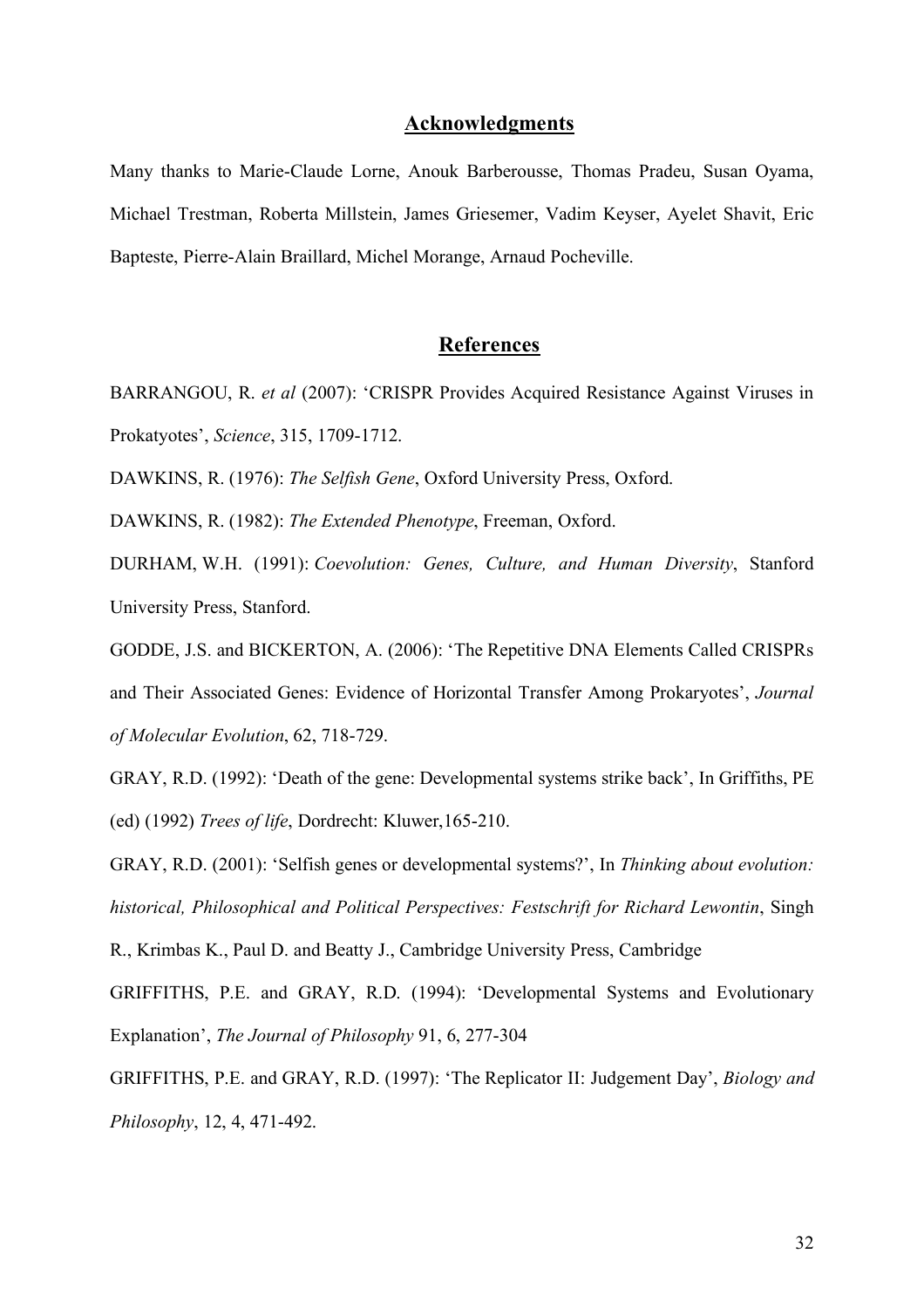GRIFFITHS, P.E. and GRAY, R.D. (2004): 'The Developmental Systems Perspective. Organism-Environment Systems as Units of Development and Evolution', In M. Pigliucci and K. Preston (eds), *Phenotypic Integration – Studying the Ecology and the Evolution of Complex Phenotypes*, Oxford University Press, Oxford.

GRIFFITHS, P.E. and GRAY, R.D. (2005): 'Discussion: Three Ways to Misunderstand developmental systems theory', *Biology and Philosophy*, 20, 417-425.

Griffiths, P.E. and Knight, R.D. (1998): 'What is the Developmental Challenge?', *Philosophy of Science*, 65, 2, 253-258.

HULL, D. and WILKINS, J.S. (2005): 'Replication', *The Stanford Encyclopedia of Philosophy (Fall 2008 Edition)*, Edward N. Zalta (ed.), URL = <http://plato.stanford.edu/archives/win2008/entries/replication/>.

JABLONKA, E. and LAMB, M. (2005): *Evolution in Four Dimensions. Genetic, Epigenetic, Behavioral, and Symbolic Variation in the History of Life*, MIT Press, Cambridge MA.

KITCHER, P. (2001): 'Battling the Undead: How (and How Not) to Resist Genetic Determinism', in Singh, RS, Krimbas, CB, Paul, DB and Beatty, J, *Thinking About Evolution. Historical, Philosophical, and Political Perspectives*, volume two, Cambridge University Press, Cambridge.

LALAND, K.N., ODLING-SMEE, F.J., FELDMAN, M.W. (2003): *Niche Construction : The Neglected Process in Evolution*, Princeton University Press.

MAKAROVA, K.S. *et al* (2002): 'A DNA repair system specific for thermophilic Archaea and bacteria predicted by genomic context analysis, *Nucleic Acids Research*, 30, 482-496.

OYAMA, S. (1985): *The Ontogeny of Information: Developmental Systems and Evolution*, Cambridge University Press, Cambridge.

OYAMA, S. (2000a): *Evolution's Eye*, Duke University Press, Durham